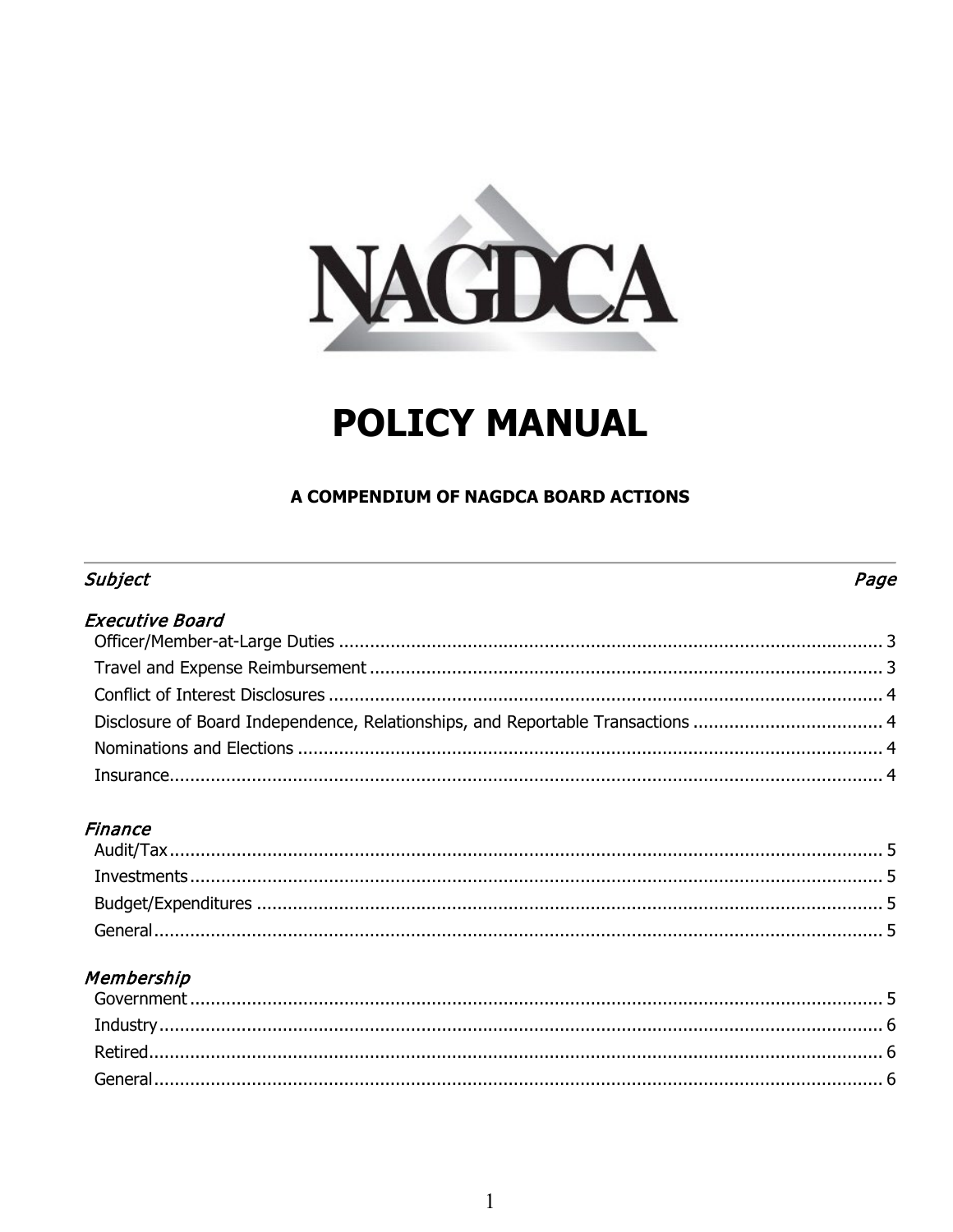# **Committee/Task Forces**

# **Annual Conference**

# General

| Posting Conference/Webcast Notices from External Organizations to NAGDCA Network  16 |  |
|--------------------------------------------------------------------------------------|--|
|                                                                                      |  |
|                                                                                      |  |
|                                                                                      |  |
|                                                                                      |  |
|                                                                                      |  |
|                                                                                      |  |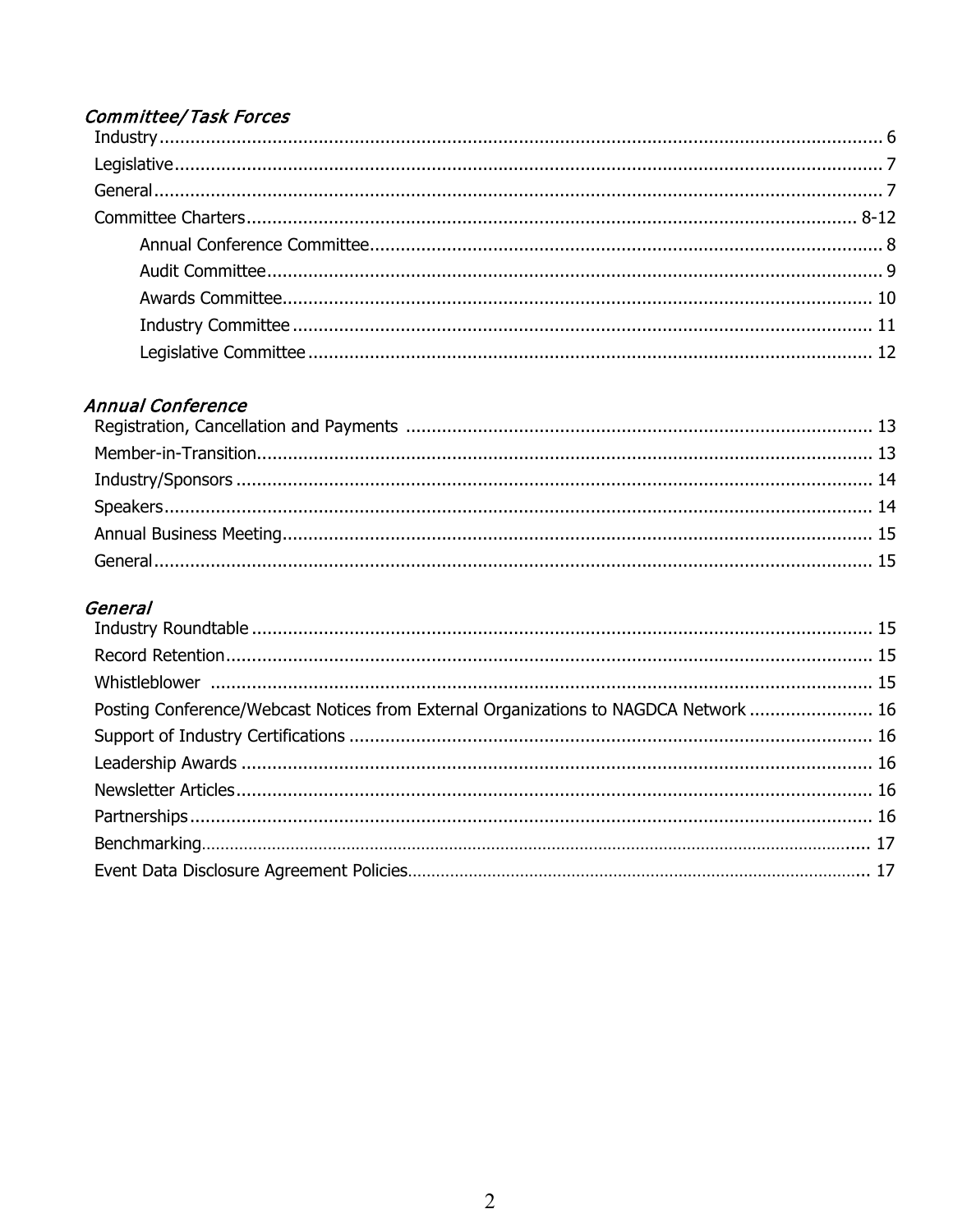# **Executive Board**

## 1. **Officer/Member-at-Large Duties**

*(See Bylaws for full description)*

President

- The President is a voting member of the Industry Committee.
- The President is the official spokesperson for the Association.

Vice-President

- The Vice President serves as chairperson of the annual conference committee.

Member-at-Large

- The Members-at-Large may chair committees or task forces.

#### **2. Travel and Expense Reimbursement**

The Association pays for Executive Board member travel to in-person meetings other than those held in concert with the annual conference.

The Industry President and Industry Observer are responsible for all travel expenses related to the inperson Board meetings.

Commercial Transportation:

- air transportation should be less than first class rates and be booked well enough in advance of the meeting to secure a reasonable rate.
- Rail transportation may be first class and include no more than the cost of a chair car or a roomette.
- When traveling alone, airport limousines or hotel shuttles should be used whenever possible (as opposed to cabs).

Rental Cars should be used only when necessary to reach the meeting site. Government discounts should be requested. Collision damage waiver and accident insurance should be declined.

Reimbursement for the use of a personally-owned vehicle for business purposes is calculated using the current IRS standard deductible mileage rate. For trips over 500 miles where the car is used by preference, reimbursement shall be equivalent to tourist-class airfare.

Meals and Lodging:

Actual and necessary meals and lodging are reimbursed. Members should request government or conference rates when making hotel reservations for meetings for association business. For executive board meetings, the administrative officer makes hotel and group meal arrangements.

Alcohol should not be billed to the NAGDCA master account nor submitted for reimbursement.

NAGDCA board travel reimbursement covers cost of roundtrip expenses from a board member's home city to the city of the board meeting. Any difference between the actual costs and the cost from the home base to the board meeting will be the responsibility of the board member.

To the extent possible, NAGDCA requests that EB members arrange airfare through the travel agency provided by AMR so that billings remain simplified and the booking process is easy for the EB member.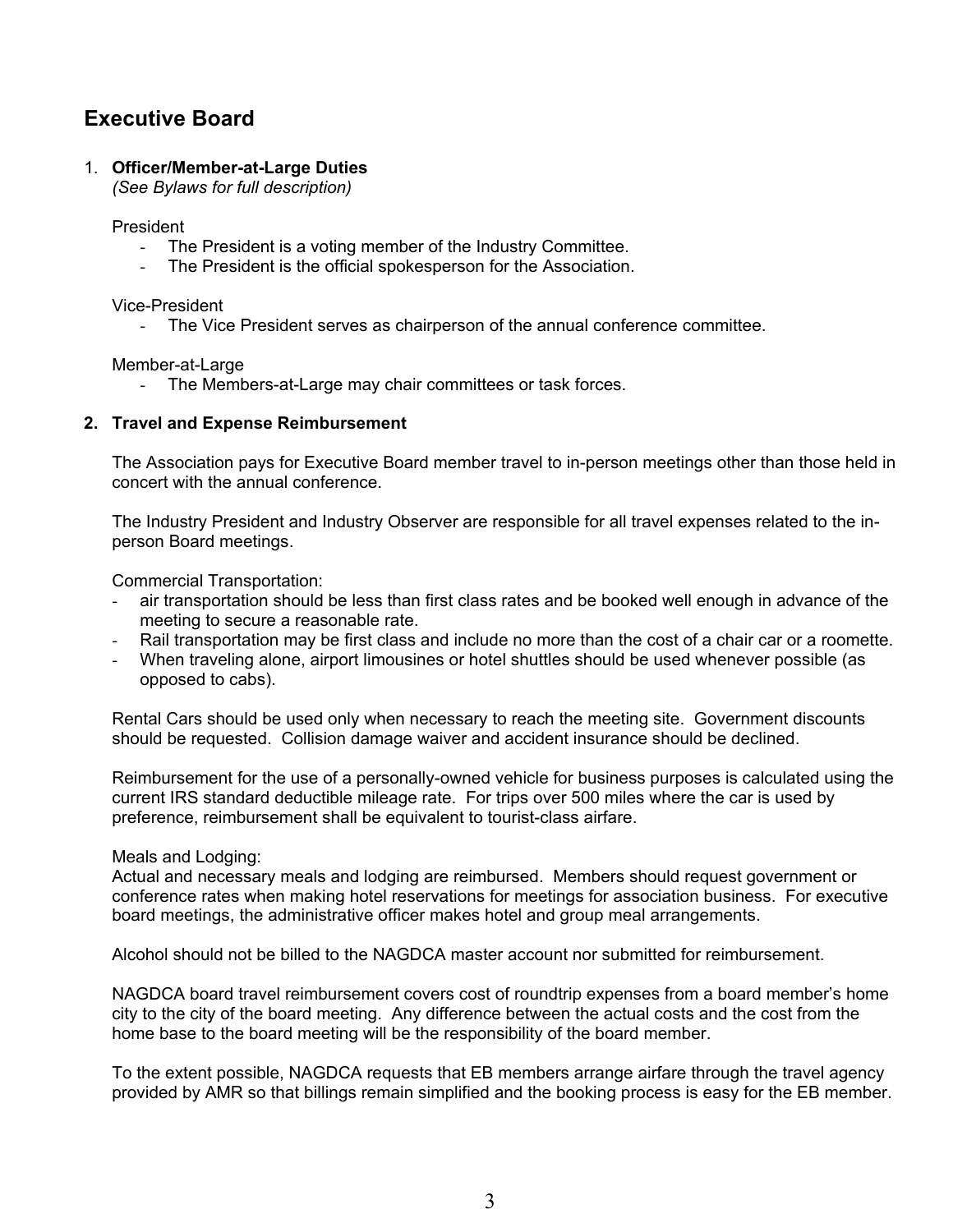#### Guest Travel to NAGDCA Board Meetings:

When a guest accompanies a board member and participates in meals/activities that are reimbursed by the association, appropriate adjustments should be made in amounts submitted to NAGDCA for reimbursement, so the association does not bear expenses related to non-board participants. Guests may participate in group meals/social functions at Board meetings for \$125/meeting. This can be deducted from the Board member's reimbursement request or a check can be sent to NAGDCA.

#### Annual Conference Board Travel:

Board members are responsible for making their own travel arrangements for the annual conference including registration, hotel, flight, etc. Payment for the rooms is the responsibility of EB members' member entities. Conference registrations are tied to payments received by the government/industry member entities and are the responsibility of individual EB members.

If a board member's entity will not cover the expense of the extra night of lodging at the annual conference to allow the member to attend the NAGDCA board meeting, the NAGDCA board will address this situation and others like it on a case-by-case basis.

# **3. Conflict of Interest Disclosures**

Board members are asked to sign a conflict of interest policy each year in September after the new Board is elected. The purpose of the conflict of interest policy is to protect and serve the best interests of NAGDCA and to ensure that the decision-making process for matters affecting the organization will be based strictly on what is in the best interests of the organization, and free from actual or perceived conflicts of interest on the part of Board members.

# **4. Disclosures of Board Independence, Relationships and Reportable Transactions**

Board members are asked to complete a questionnaire at the end of each fiscal year (January) to disclose board independence, relationships, and certain reportable transactions pursuant to the IRS Form 990.

#### **5. Nominations and Elections**

Government nominations and elections are outlined in the Bylaws.

Election of industry members occurs during the industry members' annual business session at annual conferences. A candidate must be a representative of an industry member who has communicated a willingness to serve in writing as directed in association notices and by specified deadlines. The election is always conducted by secret ballot, unless only one candidate seeks office. Following the industry chairperson's report regarding candidates at the annual meeting, the industry president allows for additional nominations from the floor. When determined reasonable, candidate speeches, including initial nomination, shall be limited to two minutes per candidate and not exceed three minutes each.

## **6. Insurance**

Directors and Officers Insurance *- \$*1 million per claim and \$3,000,000 annual aggregate of Directors and Officers Liability coverage is maintained.

General Liability insurance \$1,000,000 per occurrence/\$2,000,000 Aggregate is maintained.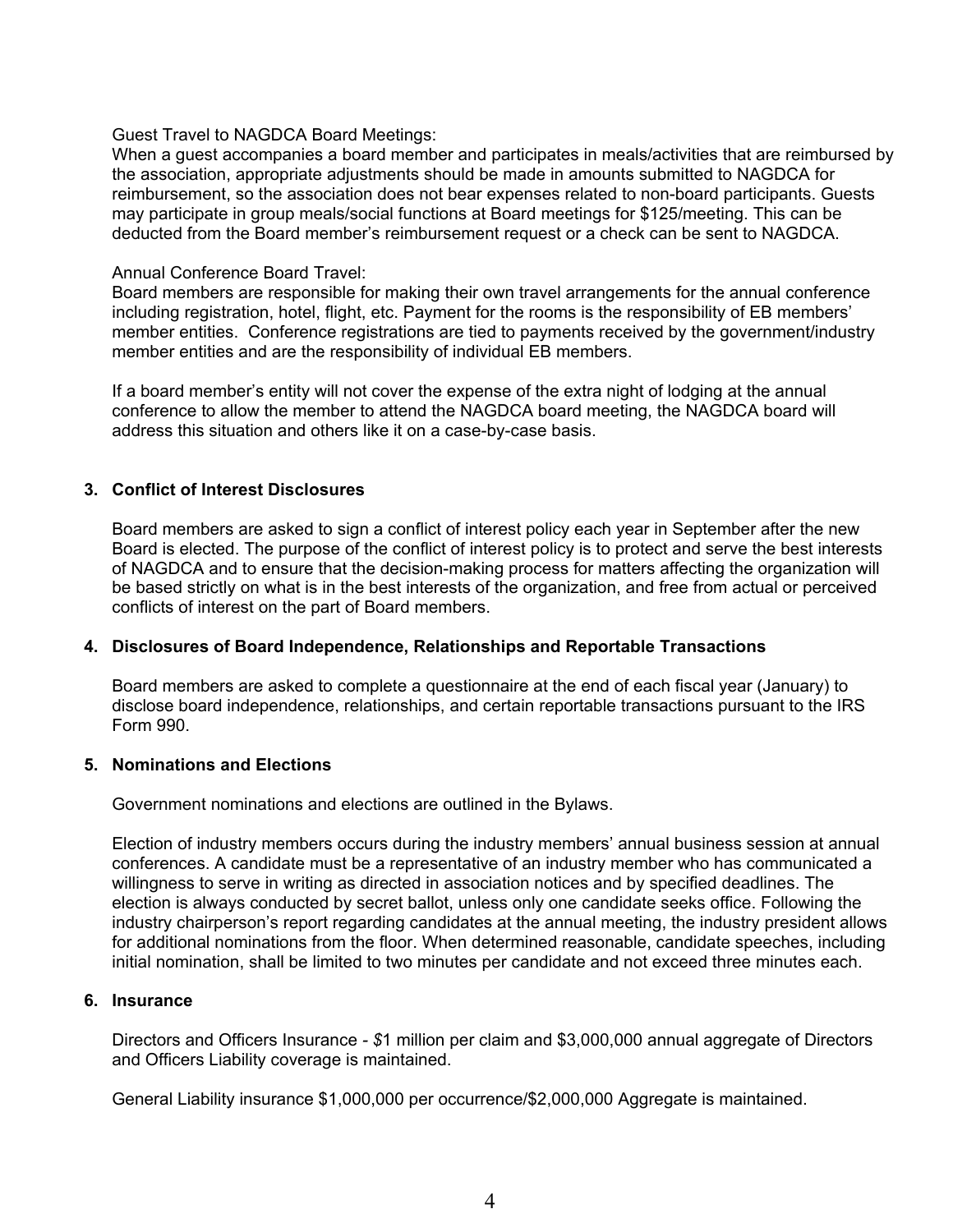# **Finance**

# **1. Audit/Tax**

An electronic copy of NAGDCA's annual IRS Form 990 (including required schedules) will be provided to each voting member of the governing body for a 2 week review period prior to its filing with the IRS.

A full audit is conducted every three years and a financial review is conducted in non-audit years.

# **2. Investments**

The Executive Board follows an approved investment policy for short and long-term investments. [See](https://amr.sharepoint.com/:b:/s/amrfiles/EbPFJ6MnhXZGtwMxTqPNnmgBuPNiU69nTL8SeMJp9sqesQ?e=ayTirk)  [separate investment policy statement for complete details.](https://amr.sharepoint.com/:b:/s/amrfiles/EbPFJ6MnhXZGtwMxTqPNnmgBuPNiU69nTL8SeMJp9sqesQ?e=ayTirk)

Long-term investment accounts are rebalanced on a monthly basis.

Signature authority for withdrawals from NAGDCA long-term investment accounts rests solely with the NAGDCA president and treasurer.

#### **3. Budget/Expenditures**

The AMR/NAGDCA staff expenditure and authorization process for unbudgeted items is as follows: < \$250 Association Director

\$250-\$500 Association Director with approval of the Treasurer

\$500+ Full EB authorization

#### **4. General**

Financial statements and supplemental reports are developed by AMR for review by the Treasurer by the final working day of each month.

An annual report is filed with the Secretary of State's office.

# **Membership**

#### **1. Government**

Annual government dues are currently \$600 and membership allows for up to ten (10) persons affiliated with the entity (staff, board, committee members, etc.).

Government subscription dues are for plans with less than 1,000 eligible 457 plan participants. They may join the Association at a lesser fee and fewer benefits. Current dues are \$300. Benefits of membership include NAGDCA publications and access to the NAGDCA clearinghouse. Members are not entitled to a vote on association issues but may attend the Annual Meeting.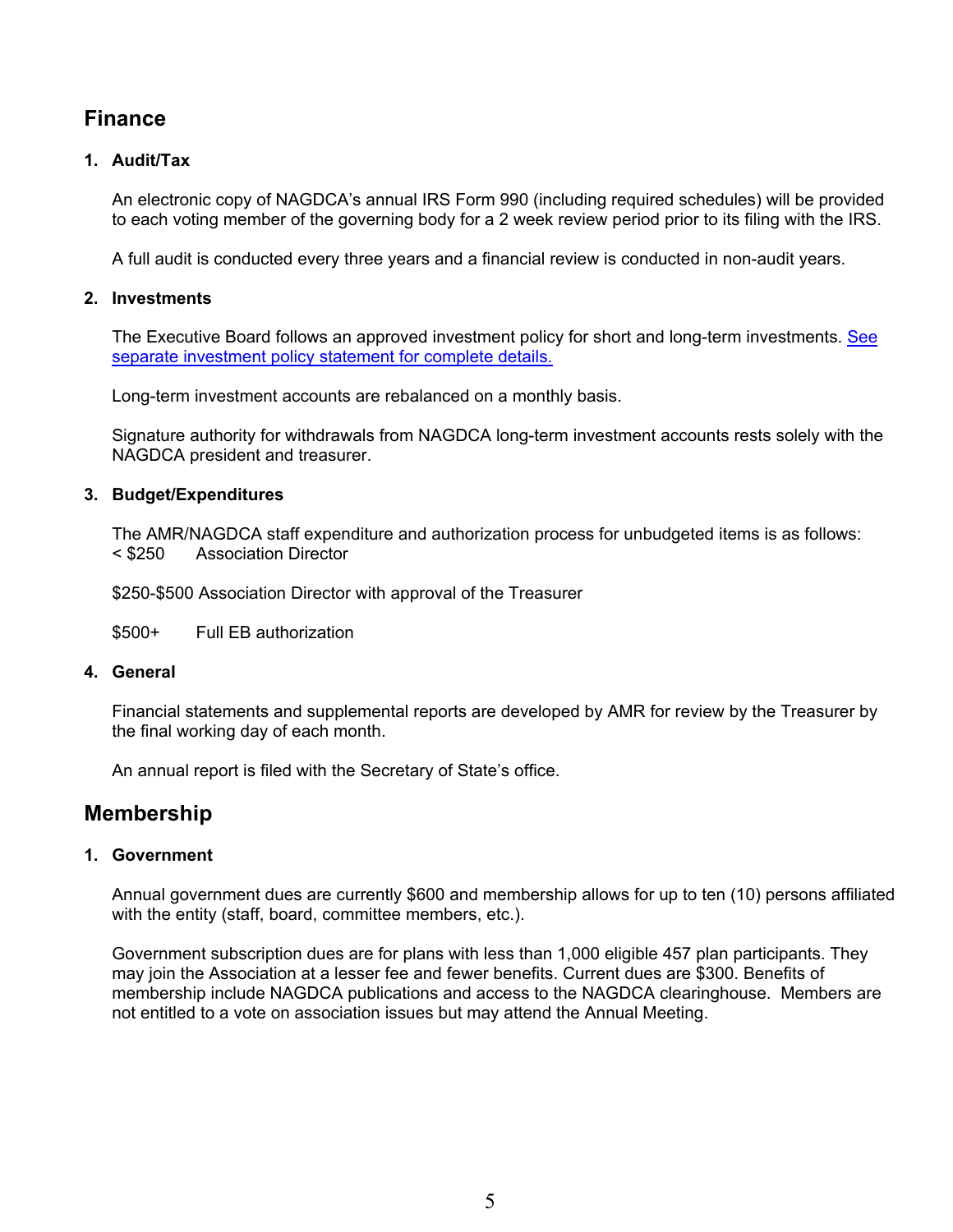# **2. Industry**

Industry memberships are available for \$510/person.

There is no limit on the number of representatives allowed to join as industry members. A primary point of contact from each company will be named in order to assist with communication between NAGDCA and industry member companies.

# **3. Retired**

Eligibility requirements for retired members are as follows:

- 55 years of age
- retired from all employment or contract services relating to the DC plan industry
- minimum of at least 5 active years in NAGDCA

There is no cost to the membership.

Eligibility for a retired membership is immediately forfeited if the individual returns to work or is under contract for services with a government or corporation and has any affiliation in an area that has any involvement in the DC arena, regardless of whether the entity is a current member of NAGDCA. If a retired member enters into a contract or returns to employment during the year that a retiree membership is held, he/she will be billed for the difference between an active membership and a retiree membership for that year. Serving as the retired member representative on a plan's government committee or board constitutes active involvement in the industry.

Benefits of retired membership are as follows:

- Conference attendance at the guest rate
- Access to the members only section of the NAGDCA Web site
- Listing in the annual membership directory
- Eligibility to serve on committees or other NAGDCA assignments.

# **4. General**

Changes to member records must be requested in writing from the governing member through e-mail or on official letterhead.

The term chairperson is used to identify the person with primary responsibility and voting privileges for a member entity.

# **Committees/Task Forces**

#### **1. Industry**

The purpose of the industry committee is to increase communication between and among industry and government members.

The committee consists of the Industry President serving as chairperson and 6 additional members who are titled in parallel fashion to the EB:

| Gov. President | <b>Industry President</b> |
|----------------|---------------------------|
| Gov. VP        | Industry VP               |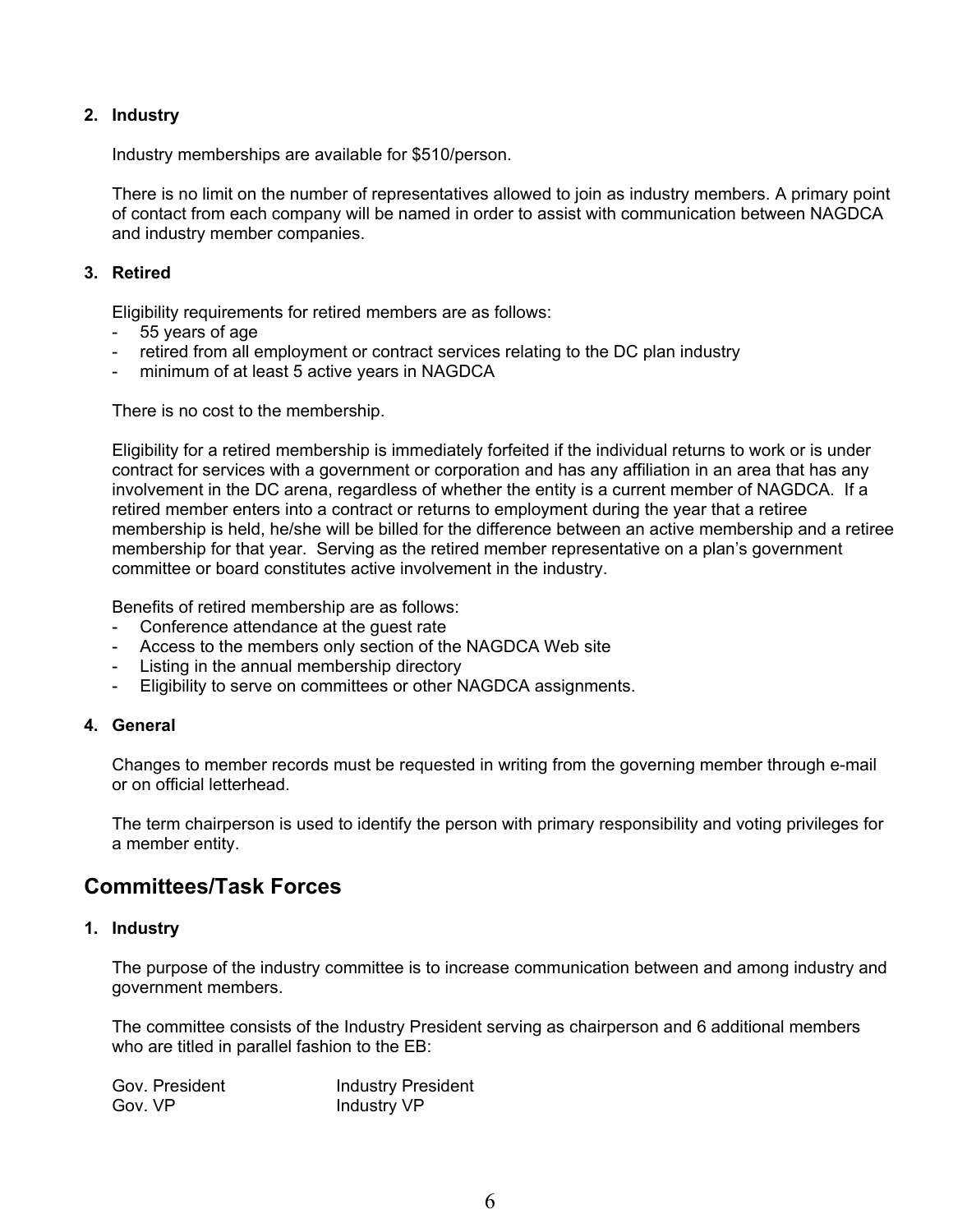| Gov. Secretary/Treasurer | <b>Industry Secretary/Treasurer</b> |
|--------------------------|-------------------------------------|
| Gov. MatLarge1           | Industry Member at Large1           |
| Gov. MatLarge2           | Industry Member at Large2           |
|                          | Industry Member at Large3           |
| Gov. Past Pres           | <b>Industry Past Pres</b>           |

Industry Committee members are not re-elected each year. Those elected in the initial Member-at-Large position annually rotate positions upward in the same fashion as the Executive Board.

The Industry President/Industry Committee chairperson presides over all industry meetings, participates with voice and vote on the NAGDCA Executive Board, and participates in the NAGDCA Government Member Annual Business Meeting.

No company can have more than one representative on the Industry Committee. In the event a company gains two representatives on the Industry Committee due to a member's change in jobs or through merger/acquisition of companies and neither member voluntarily resigns, the Executive Board will vote on which member will remain on the Industry Committee. The vacancy will be filled following the policy.

Vacancy in Industry Committee:

In the event the Industry President should resign or be unable to complete the term of office, the Industry Vice President shall succeed the Industry President.

A vacancy in the offices of the Industry Vice President or Industry Secretary/Treasurer, created for any reason whatsoever (including succession to another office) may be filled by the Industry President, upon approval of the Industry Committee, first from among the other officers or the Member-at-Large positions, and then from among representatives of Industry Members.

A vacancy in a Member-at-Large position may be filled by appointment by the Industry Committee from among industry Members.

#### **2. Legislative**

The Legislative Committee (LC) is typically chaired by the President.

The chairperson of the LC selects committee members. It is customary that a member at large serve on the LC, as well as at least one industry member.

Before taking any action on behalf of the Association, the LC, LC Chair and Legislative Counsel must receive EB approval on the proposed action. If it is necessary to expedite the action, the committee may act on the President's approval.

The LC Chairperson is responsible for moderating the Washington Report session at the annual conference**.**

#### **3. General**

With the exception of the Industry Committee, a balance of members on committees/task forces should be sought (i.e. local government, state government, industry members of all types).

Committees/task forces meet via conference call (no in-person meetings are required).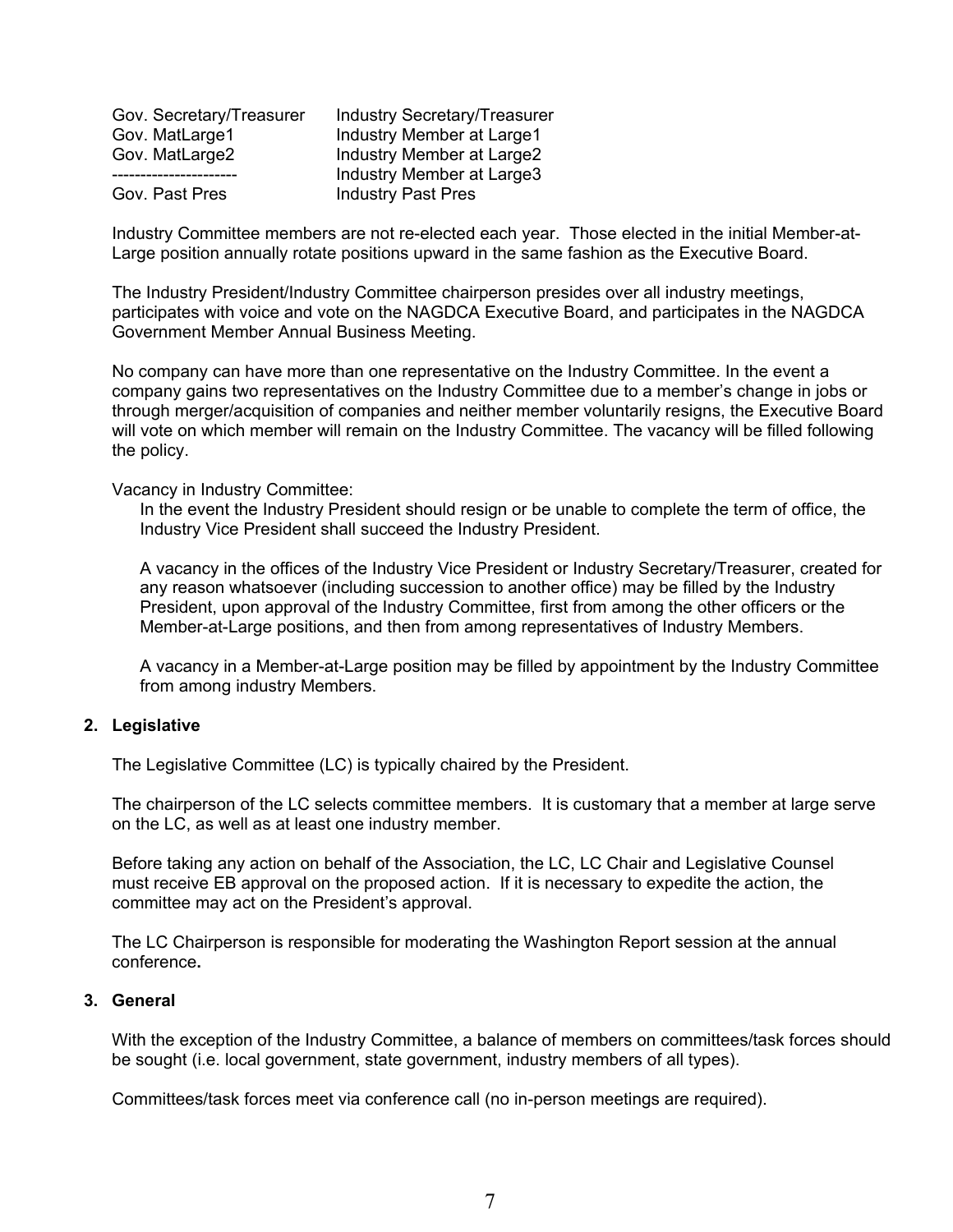# **Title: Annual Conference Committee**

## **Strategic Goals:**

- Connect the NAGDCA community throughout the year
- Streamline and modernize information for all members

**Purpose:** Develop high quality programming and identify content experts for the Annual Conference

#### **Composition:**

**Appointment of Chair/Vice-Chair:** The Executive Board Vice-President shall be the Committee Chair. The Vice-Chair for the committee will be assigned by the Vice-President when new committee members are recommended to and approved by the Executive Board. **Appointment of Members:** The Vice-Chair will recommend new committee members to the Executive Board at the August Board meeting to replace outgoing committee members. The committee will include at least two at-large government members and at least two industry members.

**Terms:** The Chair will serve for one year. Members will be appointed to two-year staggered terms. **Mid-Term Vacancies:** The President, in consultation with the Chair/Vice-Chair, will appoint members to fill mid-term vacancies.

**Roles and Responsibilities:** The committee is responsible for developing the program content and identifying speakers for the Annual Conference. All committee members should attend the Annual Conference Committee meeting on Wednesday afternoon at the conclusion of the Annual Conference. Committee members will be expected to participate in conference calls as needed throughout the year to complete the committee responsibilities.

**Meetings:** The committee shall hold its annual meeting the Wednesday afternoon at the Annual Conference. Additional meetings will be scheduled as needed throughout the year, typically as conference calls. NAGDCA staff will assist the Chair in developing meeting agenda and coordinating committee meetings/calls.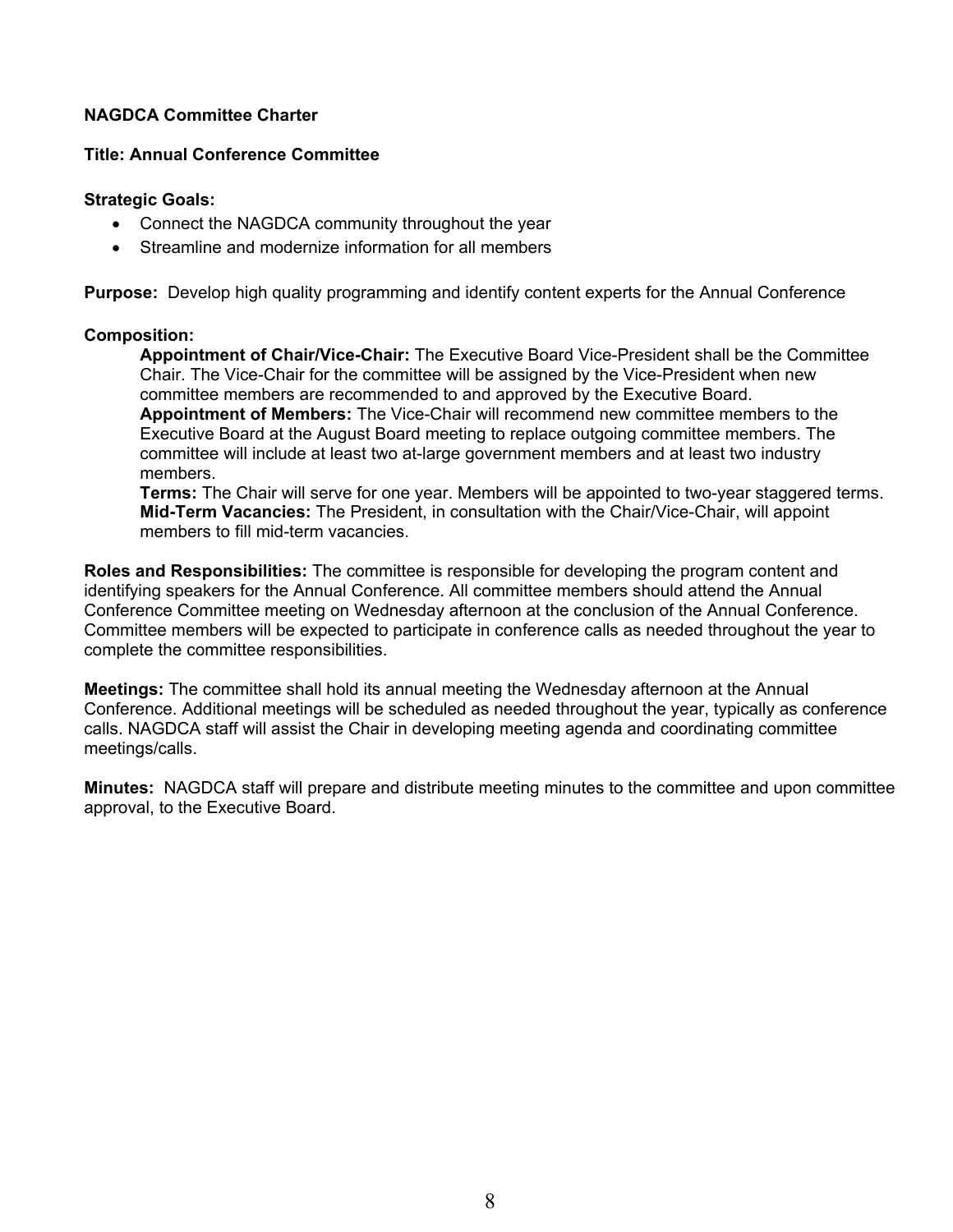# **Title: Audit Committee**

**Purpose:** To assist with selecting the external CPA firm who will file the 990 return and perform the audit and/or review (within the parameters of the budget approved by the Board).

#### **Composition:**

**Appointment of Chair/Vice-Chair:** The Secretary/Treasurer will serve as the Chair. No Vice-Chair will be named.

**Appointment of Members:** The two member-at- large Board members and the Industry Observer will serve as committee members. (providing Board oversight and continuity as currently structured) **Terms:** The term of the chair and the members is a one year term.

**Mid-Term Vacancies:** The President will fill mid-term vacancies by appointing a member of the Board if deemed necessary given the remaining work of the committee to be completed.

#### **Roles and Responsibilities:**

- NAGDCA has an audit performed every 3 years, a review engagement in other years, and a 990 filed annually.
- The ANC Foundation has a review performed once every 3 years and a 990 filed annually.
- The association management company obtains quotes from at least three CPA firms to file the annual 990 returns and makes the recommendation to the committee. The committee either accepts the recommendation or suggests another alternative.
- The association management company engages at least four outside CPA firms for a response to the audit RFP. Following receipt of the responses, the association management company makes a recommendation to the committee and the committee either accepts the recommendation or suggests another alternative.
- When there is an audit, a call is scheduled for the committee members to speak directly with the auditor without the association management company. The auditor reviews the report with the committee member(s) and members can ask any questions directly to the auditor.

**Meetings:** The committee shall hold meetings on an as-needed basis conference calls. NAGDCA staff will assist the Chair in developing meeting agenda and coordinating committee meetings/calls.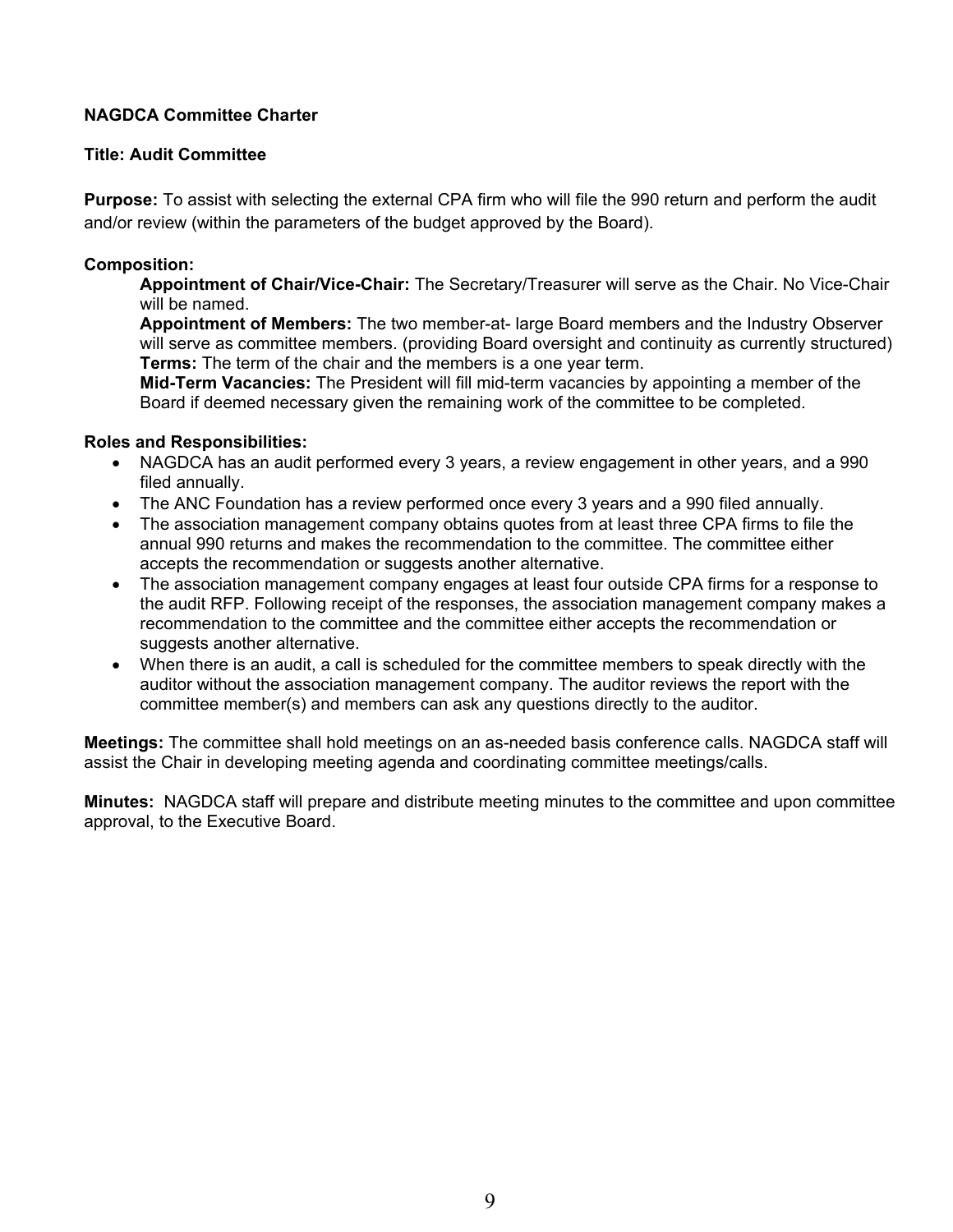# **Title: Awards Committee**

**Strategic Goal:** Connect the NAGDCA community throughout the year

**Purpose:** The purpose of the Awards Committee is to accept nominations for the various governmental defined contribution plan leadership and achievement awards, to evaluate the relative success of those nominations in fulfilling the goals of those awards, and selecting the winners for the various awards. As a secondary goal, the Committee should consider whether new or additional awards should be recommended to the Board for the future. Individual nominations may be made for a variety of separate categories as outlined by the Committee. The nominations must be:

- 1. Worthy of recognition, not part of normal daily plan services
- 2. Able to be measured objectively
- 3. Recognized as contributing to solutions facing the governmental defined contribution plan market at large

# **Composition:**

**Appointment of Chair/Vice-Chair:** The Committee Chair and Vice-Chair will be appointed by the Vice President of the Board with confirmation by the Board.

**Appointment of Members:** NAGDCA members will be appointed to the Committee through a process where members apply for appointment prior to the annual conference. The Vice-President will recommend new committee members to the Executive Board at the August Board meeting to replace outgoing committee members. The committee will include at least two at-large government members and at least two industry members.

**Terms:** The Chair position is for a one-year term and may serve up to two consecutive one year terms. The Committee will be made up of six (6) members with two (2) members being appointed each year for 3-year terms with Chair and Vice Chair terms being 1-year in duration. **Mid-Term Vacancies:** The President, in consultation with the Chair/Vice-Chair, will appoint members to fill mid-term vacancies.

**Roles and Responsibilities:** The Committee will evaluate award nominations and select winners for various awards as appropriate consistent with the nomination guidelines.

**Meetings:** The committee shall hold its annual meeting the Sunday afternoon at the Annual Conference. Additional meetings will be scheduled as needed throughout the year, typically as conference calls. NAGDCA staff will assist the Chair in developing meeting agenda and coordinating committee meetings/calls. The Awards Committee will conduct committee business through at least four quarterly meetings.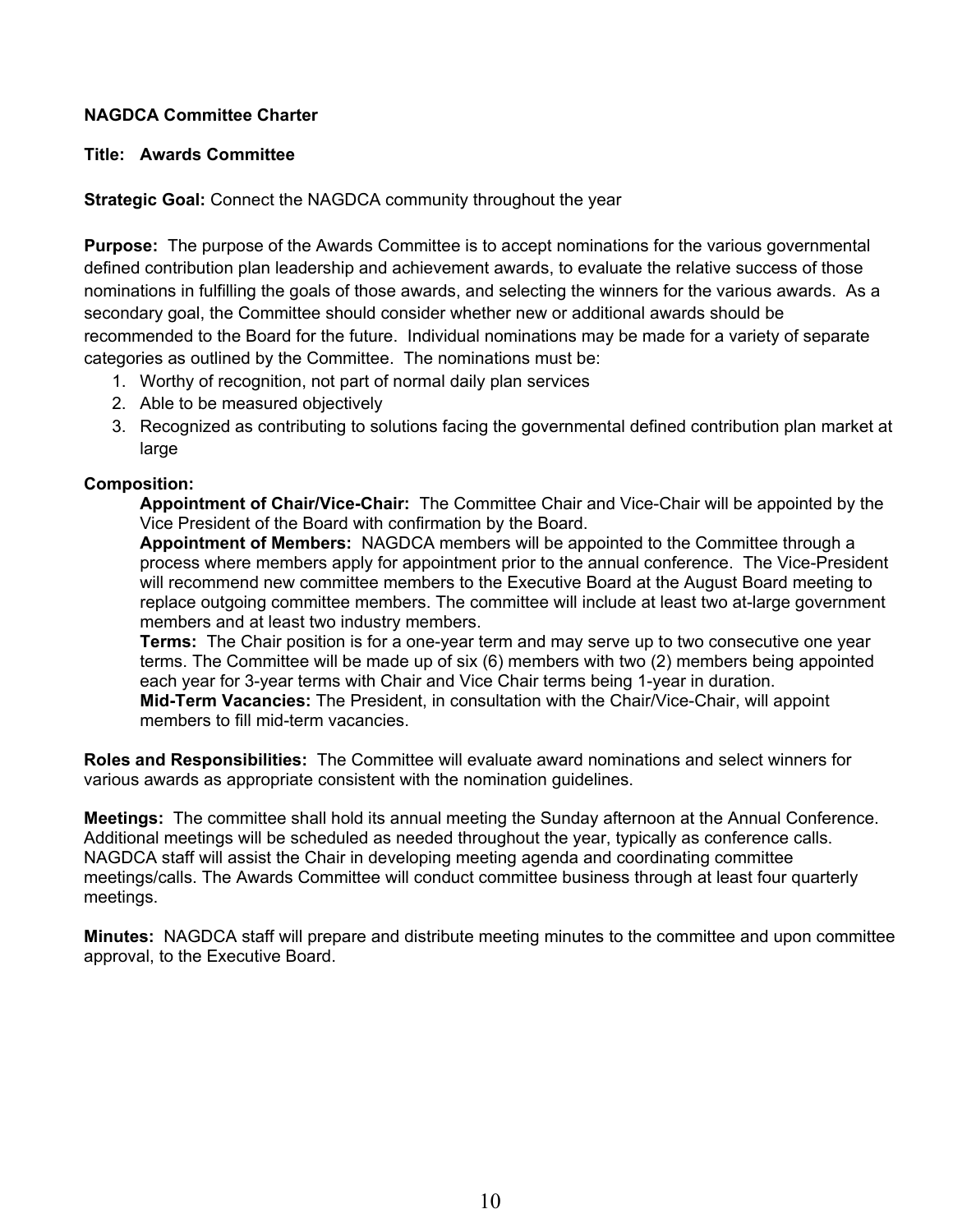# **Title: Industry Committee**

**Strategic Goal:** Connect the NAGDCA community throughout the year

**Purpose**: To increase communication between and among industry and government members to strengthen public-private partnerships.

# **Composition**:

**Appointment of Chair/Vice-Chair:** The Chair will be the President of the Industry Committee as elected by the industry membership. The Industry President will serve on the NAGDCA Board as a voting member. The Industry Vice President will serve on the NAGDCA Board as a non-voting member.

**Appointment of Members:** Members of the committee will be elected by the industry membership. The NAGDCA President serves as a voting member of the industry committee. **Terms:** Members of the committee will serve seven years starting with a two-year term as memberat-large and then rotating through the officer positions ending with the Past President role. **Mid-Term Vacancies:** In the event the Industry President should resign or be unable to complete the term of office, the Industry Vice President shall succeed the Industry President. A vacancy in the offices of the Industry Vice President, Industry Secretary/Treasurer, created for any reason whatsoever (including succession to another office) may be filled by the Industry President, upon approval of the Industry Committee, first from among the other officers or the Member-at-Large positions, and then from among representatives of Industry Members. A vacancy in a Member-at-Large position may be filled by appointment by the Industry Committee from among representatives of Industry Members.

**Roles and Responsibilities**: The industry committee will represent NAGDCA's industry membership and will facilitate discussions among industry members and ensure industry member issues/concerns are shared with the NAGDCA Board. In addition, the committee will coordinate programming for an annual roundtable meeting held in DC every Spring which offers a forum for industry members to share best practices, to discuss hot topics in the defined contribution industry, and to hear the latest from Capitol Hill.

**Meetings**: The committee will hold bimonthly conference calls. NAGDCA staff will assist the Chair in developing meeting agenda and coordinating committee meetings/calls. The committee will meet with the industry membership during the annual conference.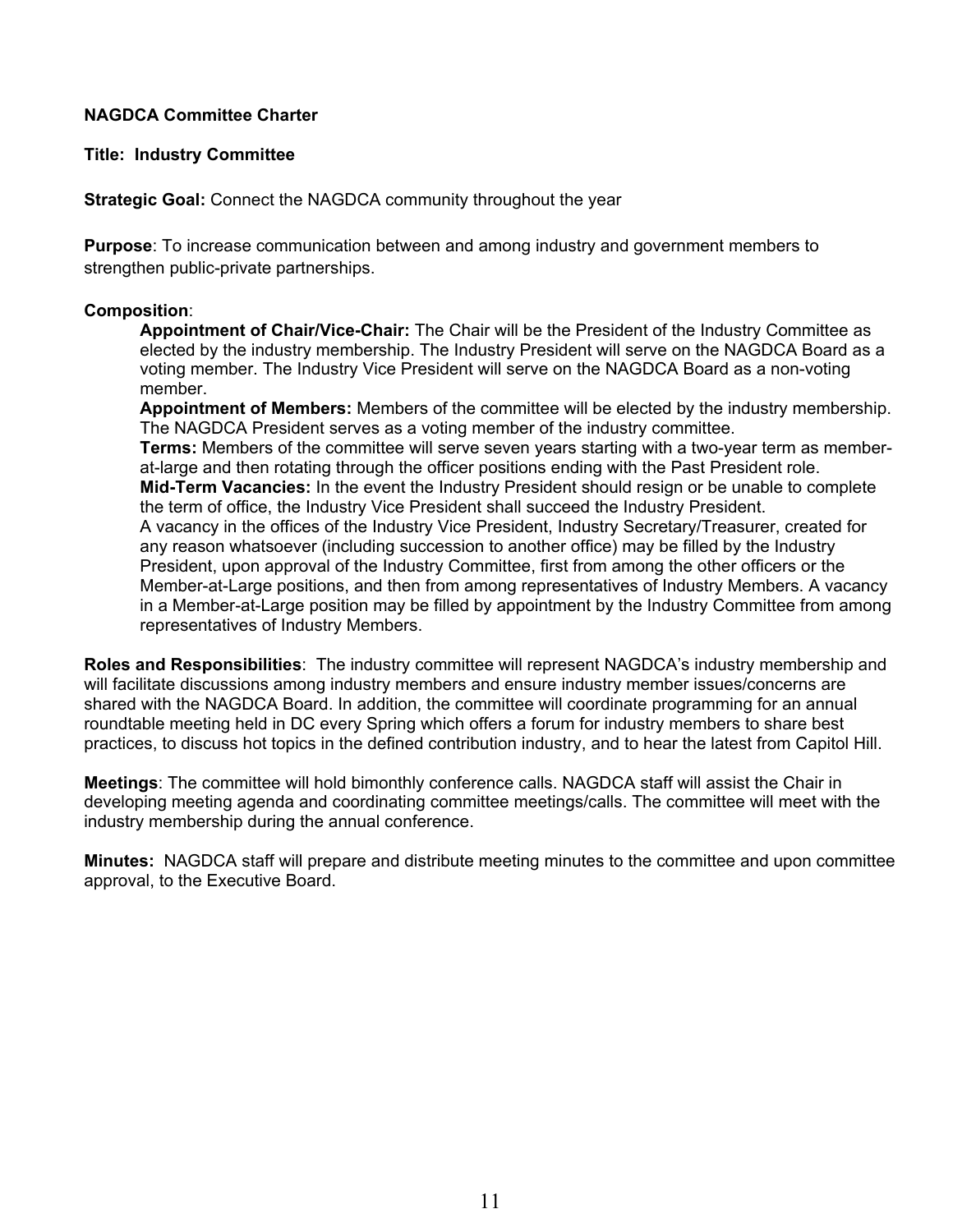**Title: Legislative Committee**

**Strategic Goal:** Advocate to secure the future of public DC plans

**Purpose:** Evaluate legislative issues for defined contribution plans and develop recommended priorities for the NAGDCA Board's consideration.

#### **Composition:**

**Appointment of Chair/Vice-Chair:** The Executive Board President shall be the Committee Chair. The Vice-Chair for the committee will be assigned by the Vice-President when new committee members are recommended to and approved by the Executive Board.

**Appointment of Members:** The Vice-President will recommend new committee members to the Executive Board at the August Board meeting to replace outgoing committee members. The committee will include at least two at-large government members and at least two industry members.

**Terms:** The Chair position is a one-year term. Members will be appointed to two-year staggered terms.

**Mid-Term Vacancies:** The President, in consultation with the Chair/Vice-Chair, will appoint members to fill mid-term vacancies.

**Roles and Responsibilities:** The committee is responsible for coordinating with NAGDCA's government affairs director to draft the annual legislative priorities letter. Committee members will be expected to participate in conference calls as needed throughout the year to complete the committee responsibilities.

**Meetings:** The committee shall hold its annual meeting the Sunday afternoon at the Annual Conference. Additional meetings will be scheduled as needed throughout the year, typically as conference calls. NAGDCA staff will assist the Chair in developing meeting agenda and coordinating committee meetings/calls.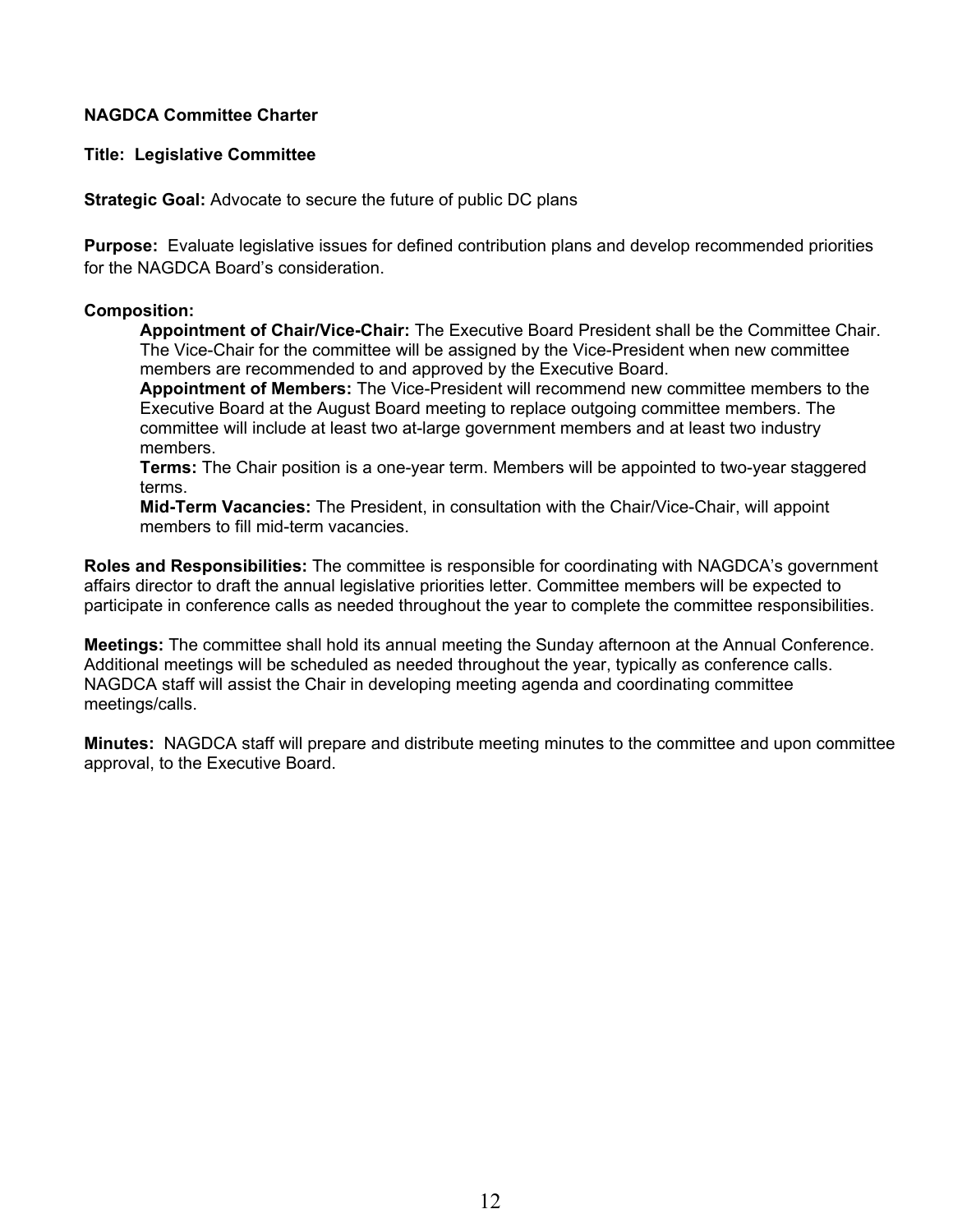# **Annual Conference**

#### **1. Registration, Cancellation and Payments**

Conference registration forms must be accompanied by payment in order to be processed and delegates' names listed in the Delegate Roster. Exception: government member registration forms submitted prior to the deadlines will be accepted with notification that payment is forthcoming.

Registrations cannot be shared by multiple delegates to use on different days. One registration fee per delegate, regardless of the amount of time spent at the conference, is required.

Any requests for changes to previously submitted registrations (e.g. delegate names, method of payment, guest information, etc.) must be made in writing to NAGDCA HQ (e-mail or letterhead).

Refunds will be processed when notice of cancellation is made to NAGDCA in writing by the specified deadline (typically two weeks prior to the start of the conference). A \$25 processing fee will be applied after the specified date (typically one month prior to the start of the conference).

In the event that special circumstances such as a serious illness, accident, or death of a family member arise and the circumstances cannot be reported until after the specified date, documentation to support the special circumstance (e.g. a physician's statement) will be required in order to process a refund. No refund will be considered for special circumstances reported by a third specified date (typically 1.5 months after the end of the conference).

AMR/the association may issue up to 12 complimentary registrations for non-participating governments who are potential members.

Past Presidents will receive a conference rate equal to the current year's guest rate. Past Presidents who have left the government sector and are now industry members should consider whether or not to take the reduced conference fee.

Registrations or any changes to registrations that are received after a specified date (typically 2 weeks prior to the start of the conference) may not be included in the official roster of delegates provided onsite with conference registration materials.

The specified Guest Fee applies for any person above 5 years of age accompanying any delegate to any portion of the conference. Partial registrations or complimentary guest passes for single event participation will not be distributed.

Conference cancellation insurance is secured for each conference. The amount secured is based on budgeted revenue, the location/date of conference, etc.

NAGDCA maintains a "No Smoking" policy applicable to all aspects of meetings and conferences (educational sessions, business meetings, receptions, luncheons, etc.), regardless of the policies of the hosting hotel or conference center.

# **2. Member-in-Transition**

Individuals who have been NAGDCA members for a minimum of two years within the past three years may attend the annual conference one time at a reduced registration fee in the 12 months after which they become unemployed. The individual will not receive membership benefits, but the annual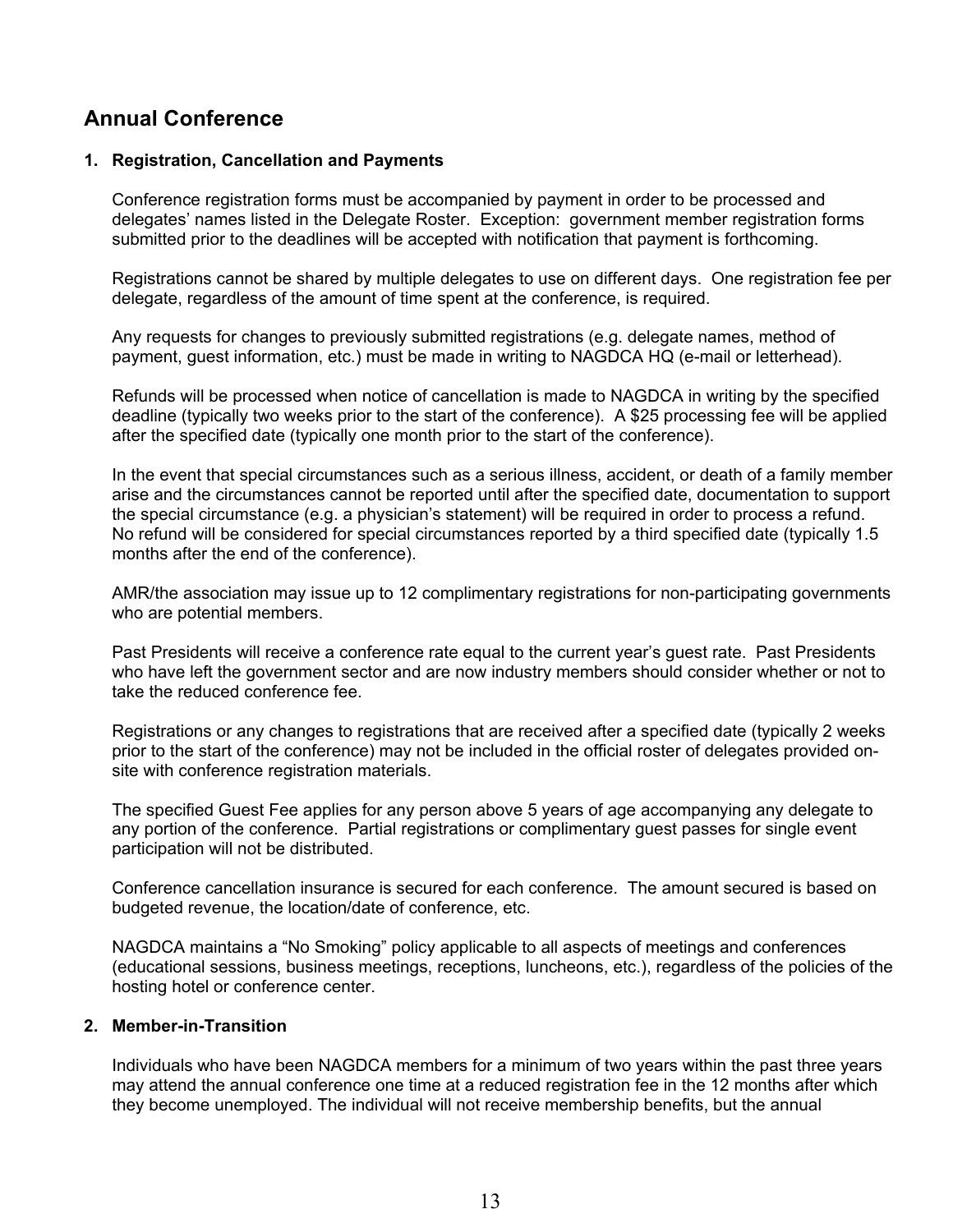membership dues will not be required in order to attend the conference. Conference registration for government members in transition will be  $\frac{1}{2}$  of government registration fee and conference registration for industry members in transition will be ½ of the lowest industry registration fee.

#### **3. Industry/Sponsors**

NAGDCA does not provide meeting rooms or space at the conference hotel for industry members/sponsors. Companies may coordinate and purchase their own rooms directly from the hotel. Please be respectful of scheduled conference activities and avoid meeting with clients during those times.

Companies that sponsor are recognized by NAGDCA in accordance with the benefits outlined which may include promotion of company information. Company signage, beyond what is offered through sponsorship or the handheld signs used by companies to direct attendees to their private dinners, is not allowed in any space being used for the NAGDCA annual conference.

Payment for sponsored item/function must be made prior to the first day of the annual conference (where applicable).

Preliminary attendance rosters will be released in advance of the conference only to official industry member sponsors as outlined in the sponsorship benefits packages. Rosters are not to be used for mass mailings but can be used to send client invitations for events during the NAGDCA conference.

Mass distribution of brochures, flyers, or other materials to conference delegates prior to or during a conference or meeting is not permitted without prior written consent from the Executive Board.

Once inside 90 days of the start of the conference, two night's room and tax will be assessed for each cancelled reservation except in the case of a one night stay where one night's room and tax will be assessed. NAGDCA will charge the responsible company/organization for these charges. These fees will only be assessed if NAGDCA incurs a hotel attrition fee for not meeting its contracted room block.

Private events planned by industry members may not be scheduled during any portion of an official conference event or function (includes "meet and organize" time).

Planning for all private, non-conference scheduled corporate events are the responsibility of industry members, as well as retaining their own event insurance for these activities.

Industry members must comply with the affirmed Industry Members' Code of Conduct.

# **4. Speakers**

Conference speakers are selected based on their experience and merits. Once an individual is selected, that "speaking slot" does not belong to the company for whom that individual is employed. Should an employee selected as a speaker leave that company or government entity, his or her retention as a speaker is at the discretion of the Annual Conference Committee. Company affiliations become criteria for speaker selections only to ensure equitable representation of industry members within the full conference education program.

The Annual Conference Committee chairperson has the authority to approve funding of transportation and lodging expenses up to the amount included in the budget under speaker/travel.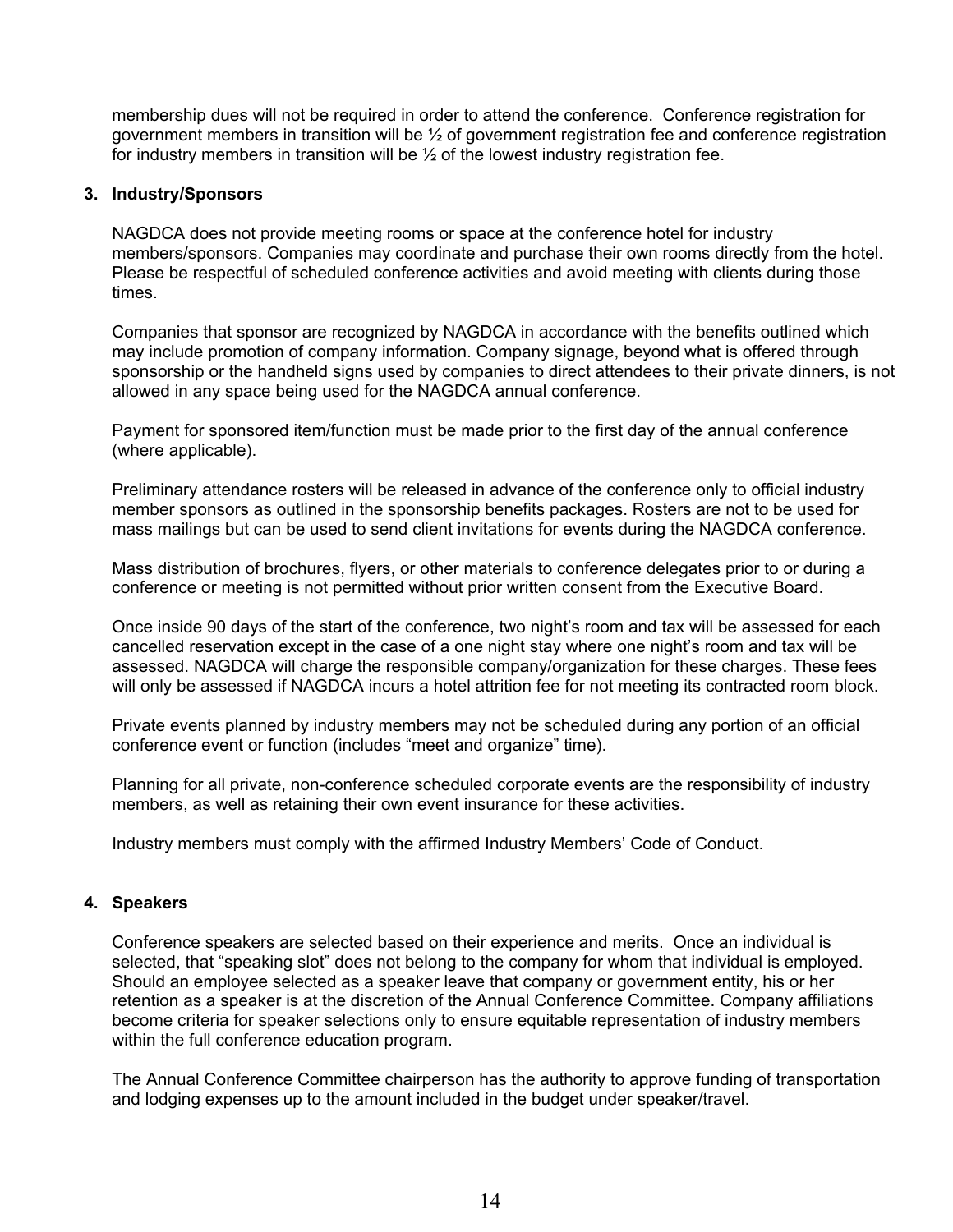Registration fees are not waived for speakers who are members of the association.

Conference fees may be waived and/or travel and lodging expenses are funded (as can be accepted) for individuals who are not employed by a member of the association but who are asked to speak at the conference (e.g. IRS officials, members of Congress, etc.).

#### **5. Annual Business Meeting**

Government - the government members hold an annual business meeting at the conference pursuant to the Bylaws.

Industry - a regular annual meeting of the industry members of the Association is held at annual conferences to elect the new Member-at-Large and to discuss association issues. The Association provides as least 30 days' notice of the time and place of the meeting to all industry members. The Industry Committee develops the agenda for the meeting. Minutes from the meeting may or may not be constructed.

#### **6. General**

The Annual Conference Committee provides general oversight of conference planning and manages the following aspects of the planning process:

- overall agenda (what is offered on what day)
- selection of speakers (and maintenance of speaker policies)
- selection of entertainment for final night banquet
- monitoring of sponsor issues

The committee is chaired by the Vice President. At the end of the conference, the ingoing and outgoing conference chairs will hold a focus group with pre-selected participants.

No formal scheduled event will be held on at least one evening of the conference in order to allow industry members an evening to entertain clients and friends

# **General**

#### **1. Industry Roundtable**

An industry roundtable meeting is typically held in the Spring each year. The current President and Vice-President attend this meeting.

# **2. Record Retention**

NAGDCA maintains a record retention policy outlining files that should be maintained for 7 years and permanently. AMR conducts an annual archiving day. Files for current year and one year prior are stored onsite at AMR. Older files are maintained at off-site storage.

#### **3. Whistleblower**

NAGDCA is committed to conducting its business under the highest standards of business and personal ethics and integrity and to comply with all applicable laws and regulations. This whistleblower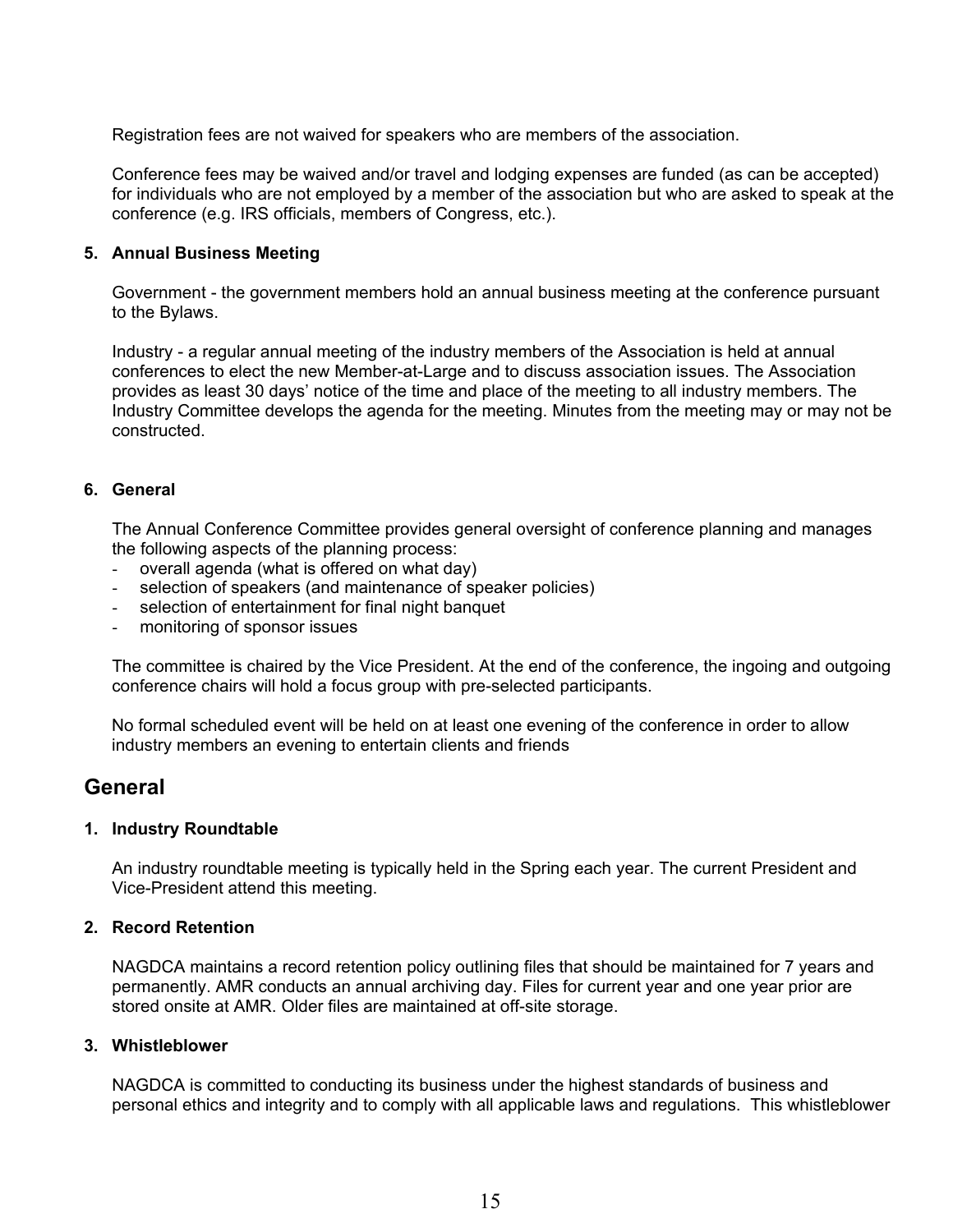policy (a) encourages staff and volunteers to come forward with credible information on illegal practices or serious violations of adopted association policies; (b) specifies that NAGDCA will protect the person from retaliation; and (3) identifies where such information can be reported.

#### **4. Posting Conference/Webcast Notices from External Organizations to NAGDCA Network**

NAGDCA Board members may post information to the NAGDCA Network about another organization's conferences and webcasts without prior approval by the NAGDCA Board. In addition, InFRE and IFEBP may submit information about their conferences and webcasts without prior approval by the NAGDCA Board. All other conference and webcast notices must be pre-approved by the NAGDCA Board before being posted to the NAGDCA Network.

#### **5. Support of Industry Certifications**

NAGDCA officially recommends that sponsoring governments encourage their employees to achieve certification in financial planning, retirement education and administration, and evaluate service providers through their commitment to certification standards for relevant employees.

#### **6. Leadership Awards**

No submissions will be accepted for consideration that are received after the printed/publicized deadlines.

In the event that an entity is recognized in more than one category, only one plaque will be presented per government entity.

Industry partners of award recipients may purchase duplicate awards at cost.

#### **7. Newsletter Articles**

Members are encouraged to write and submit articles for inclusion in the Association newsletter. Members may submit RFP release information for inclusion in the Association's newsletter.

#### **8. Partnerships**

NAGDCA will enter into partnerships to develop ties with groups that have missions related to NAGDCA's mission but that use a different strategy to achieve NAGDCA's mission, or that focus on a different population. The partnerships will offer additional resources and value to NAGDCA's members. The following criteria will be used to determine whether NAGDCA will pursue the partnership.

- Organization must be a non-profit.
- Organization must have a related vision and similar mission
- NAGDCA will have final approval of name/logo usage by the partnering organization
- NAGDCA will have final approval on the use of its mailing list including the number of times it can be used
- Other pertinent information as applicable

 When a NAGDCA expense would be incurred in order for NAGDCA to enter into the partnership, staff will seek approval from the NAGDCA President.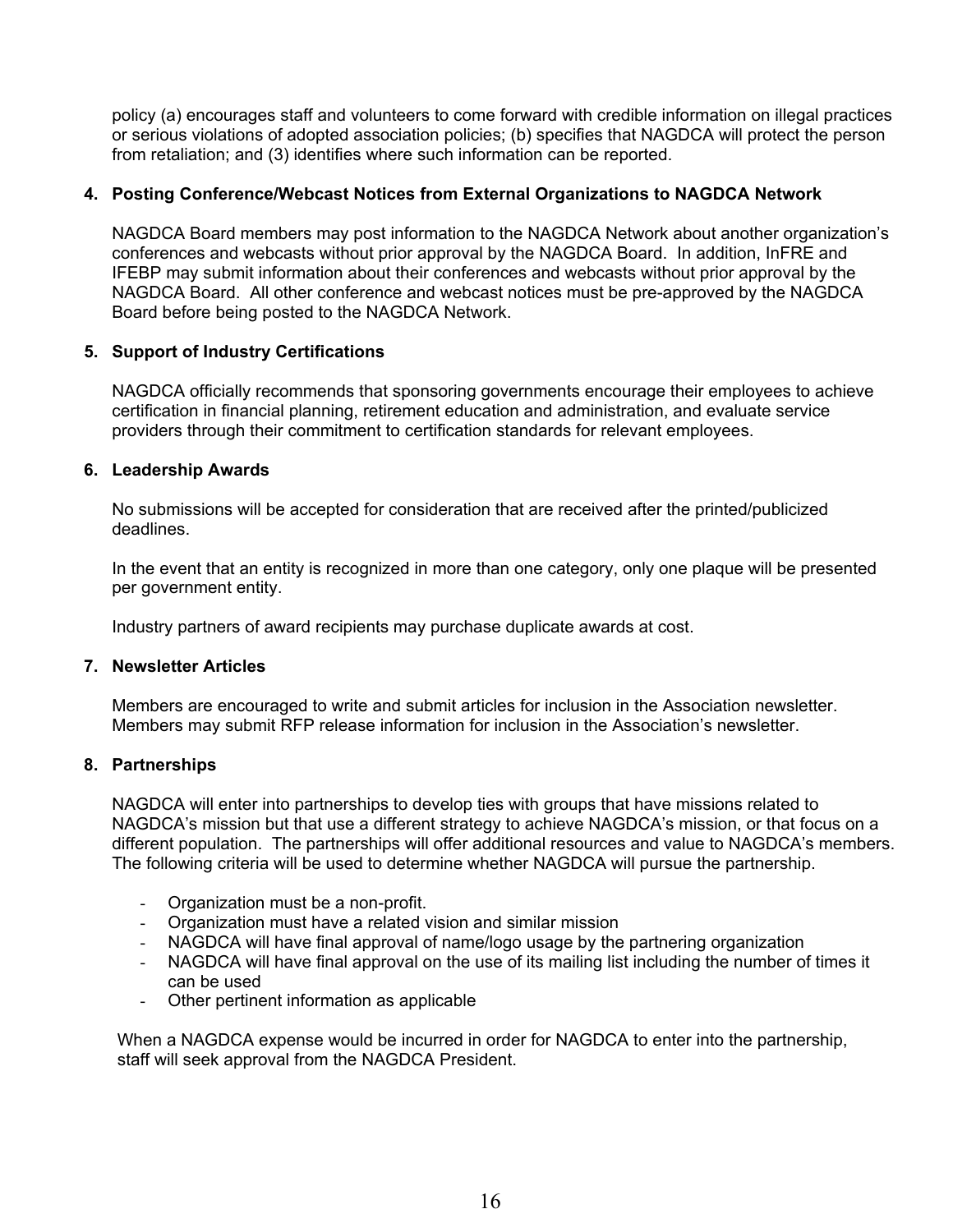# **9. Benchmarking Tool**

The online benchmarking tool and annual survey report are open to NAGDCA members only. An executive summary report is prepared and made available to the public via NAGDCA's website. An online tool is available to PRRL participants and those who purchase access.

#### *Access to Online Tool:*

Respondents will identify the person to receive access to the online portal when they complete the survey. This person and the primary member can request the login information. If others within a plan want access, they must obtain it from the primary member or the second person who was provided the information.

Those who purchase access will receive a login and can share access per their own discretion.

#### **10. Event Data Disclosure Agreement Policies**

#### **In-person Event Data Disclosure Agreement**

#### **I. Acceptance of Terms**

NAGDCA provides events for education and networking among its members.

# *It is important that you read all terms and conditions carefully as by registering for, attending, and/or utilizing event services, you agree to the collection, use, and sharing of your personal data for the purpose of your participation in this event.*

#### **II. Collection of Data**

#### **Registration**

By registering for this event, you are providing to NAGDCA personal information such as name, email address, dietary needs, etc. which is mandatory in order for the attendee to attend the event. The collection of this information is to provide you with services as it relates to your attendance at this event. Without this information, NAGDCA will be unable to guarantee the provision of said services.

By registering, you agree and acknowledge that you are over 18 years of age. If you are under 18 years of age, please contact NAGDCA directly at [nagdca@amrms.com.](mailto:nagdca@amrms.com)

You agree that the information you provide during the registration process shall be accurate, true, and complete. You have the right and responsibility to update any incorrect or out of date information in a timely manner. Provision of erroneous information may result the failure to receive important updates and information about the event. You may update your registration by logging into the registration system or contacting [nagdca@amrms.com.](mailto:nagdca@amrms.com)

By registering, you also agree that NAGDCA may use information collected during the registration process to notify you with information about the event such as: reminders, updates, logistic changes in the event, and post event satisfaction data collection.

Your agreement to how the data is collected, used, shared, and stored is specific to that information which is necessary to plan and facilitate this event and permit your attendance.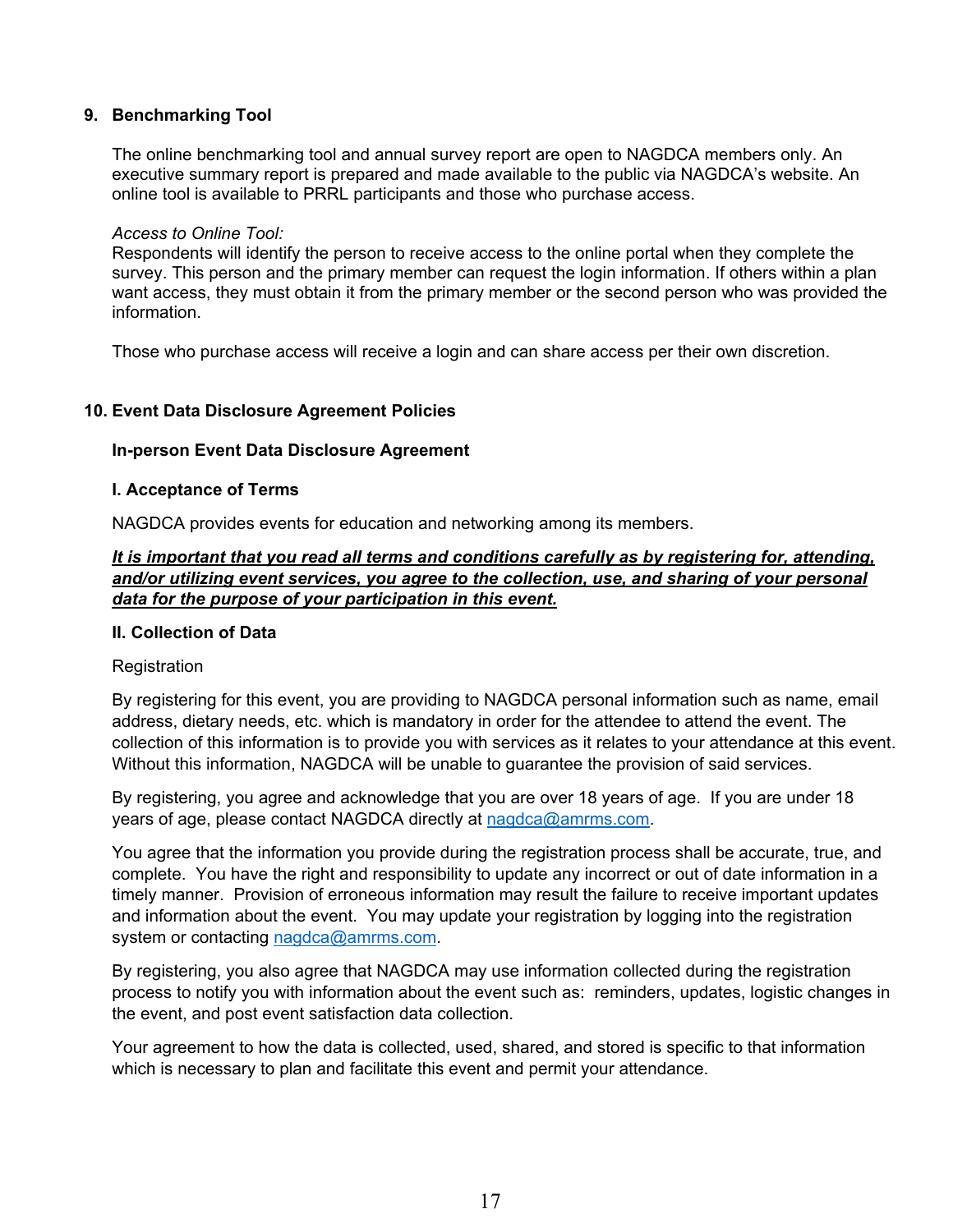NAGDCA uses CrowdCompass in the facilitation of this event. This mobile application is provided to participants to enhance the event experience and provide a mechanism by which important event information can be easily accessed. By downloading and utilizing CrowdCompass, the participant agrees to the terms and conditions of the application independently of this agreement and is solely responsible for all personal information provided and shared through the application.

# Payment

Electronic payment for event registration is taken and managed in Cvent.

Payments are processed by PayPal.

# **Attendance**

During the event, it may be necessary for attendees to verify their personal information provided during registration as it relates to event attendance. This personal information is for the sole purpose of verification of previously collected data to confirm your identity, accommodations, and delivery of services at the event. Failure to provide this information during attendance may result in the inability to render services to the attendee.

Additionally, this event provides opportunities for networking with other attendees. Personal information shared during networking is the sole responsibility of the attendee. Attendees should exercise sound judgement concerning sharing of personal information and should take necessary steps to ensure privacy and protection of said information as NAGDCA shall not be responsible for information shared in this capacity during the event.

# **III. Data Use**

You agree that the data collected shall be used in the planning and facilitation of this event and to render event services to the attendee. Additionally, you agree that the data collected from you may be used by NAGDCA as business intelligence to enhance attendee experience by improving products and services offered. Additionally, you agree that NAGDCA may also leverage collective, non-attendee specific, demographic information for the marketing of NAGDCA products and services.

During this event, NAGDCA may take photographs of you which may be posted to social media and on the association's website. By registering for and attending this event, you agree to the use of image in photographs for this purpose. Additionally, other event attendees may take photographs and post said photographs to social media. NAGDCA shall not be responsible for photographs taken and/or shared by other event attendees.

You agree that the NAGDCA may use data collected to investigate, respond, and resolve customer issues which includes any security investigations, fraud, or other violations of this agreement. This may include third parties contracted to assist with the resolution of these issues.

As a part of your registration, you will be provided the opportunity to opt in to leveraging your personal information for other legitimate business purposes of the event. You must agree to each of these opportunities independently, and you will have the right to opt out of participation at any time. These opportunities include but are not limited to: attendance rosters, speaker information, etc.

# **IV. Data Sharing**

By registering for this event, you agree that the NAGDCA may share the personal data provided for logistical purposes including, but not limited to: securing lodging, transportation, catering, and other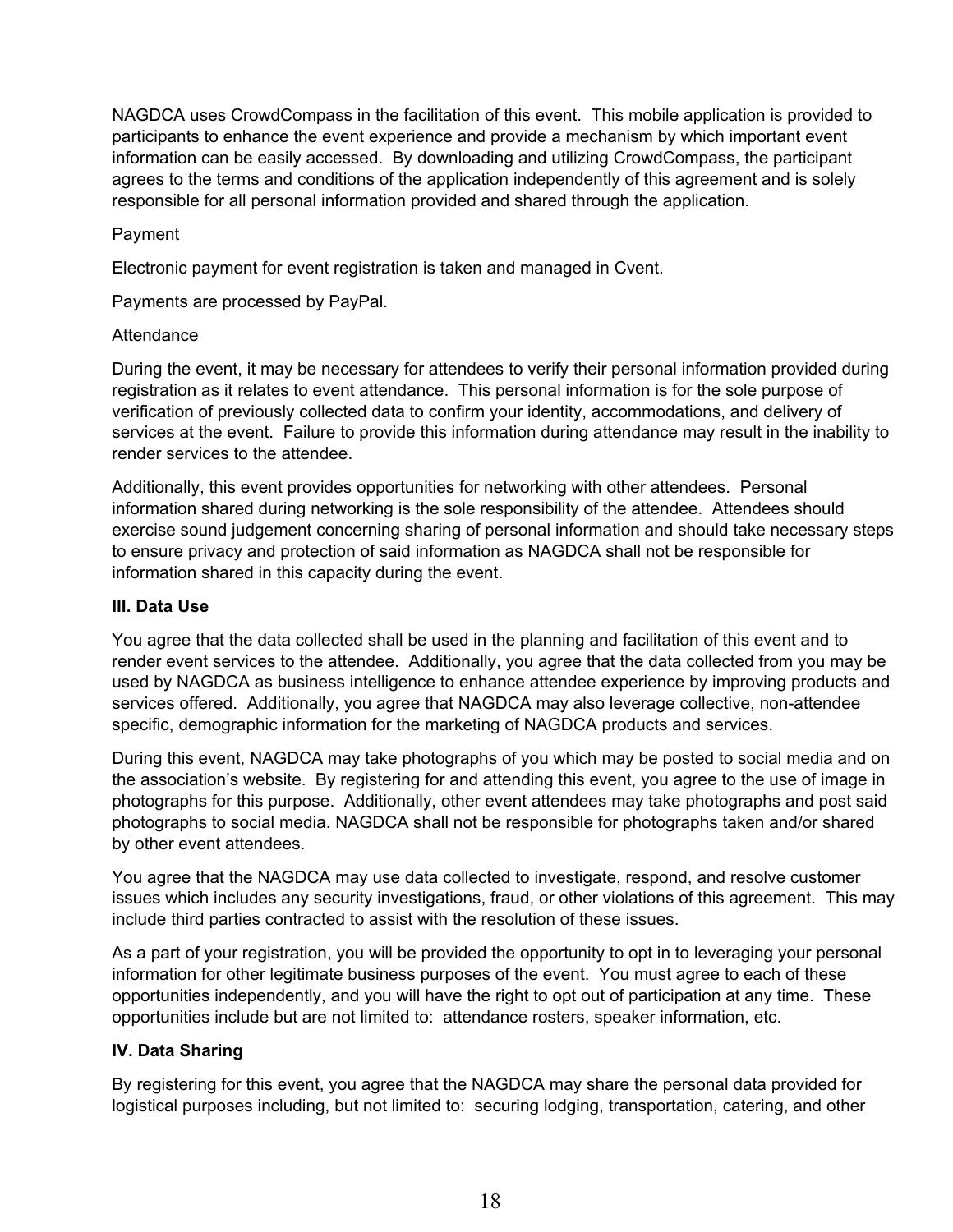routine event services on your behalf with the venue and any third-party suppliers which are required to deliver event services on location. This sharing of data shall be limited to only that which is necessary in the fulfillment of the service and shall not be used by said third parties for marketing or other purposes.

NAGDCA contracts with AMR Management Services, Inc. as their association management provider who provides for NAGDCA daily association administration, staffing, and operational functions. You agree that NAGDCA may share collected data with AMR Management Services, Inc. for said purposes in the execution of the services provided. Additionally, NAGDCA contracts with third party suppliers in the fulfillment of service delivery for this event including, but not limited to printers, awards vendors, operational system providers, etc. You agree to allow NAGDCA to share your personal data limited to the fulfillment of these services and understand that NAGDCA will require that all third-party suppliers abide these terms in their fulfillment of said services.

# Legal Disclosures

It is possible that NAGDCA will need to disclose information about you when required by law, subpoena, or other legal process or if we have in good faith belief that disclosure is reasonably necessary to 1.) investigate, prevent, or take action regarding suspected ethics violations, actual illegal activities, or to assist government enforcement agencies; 2.) enforce our agreement with you; 3.) investigate and defend ourselves against any third-party claims or allegations; 4.) protect the security or integrity of our services; 5.) exercise the rights and safety of NAGDCA, you, personnel or others. We will attempt to notify you about any legal demands for personal data when appropriate in our judgement, unless prohibited by a court of law or court order or when the request is an emergency.

NAGDCA, our suppliers, and or partners do not share or sell your personal data with third parties for their direct marketing purposes without your permission. See Section (insert) above.

# **V. Data Storage**

You agree that NAGDCA will retain the personal information provided and maintain accurate records of this event in addition to the provision of services. All data is retained and stored in perpetuity for historic record of this event. You have the right to request that your personal information be deleted or a portion thereof; however, NAGDCA will retain information which is reasonably necessary to meet accreditation standards, meet regulatory requirements, resolve disputes, maintain security, prevent fraud or abuse, or enforce this agreement.

# **VII. Contact Information**

For questions concerning this policy, how to delete your profile, alter opt in authorization, or other concerns, please contact the NAGDCA at:

Tracy Tucker NAGDCA Association Director 859-514-9210 ttucker@amrms.com

# **VIII. Acknowledgement of Disclosure**

By continuing with this registration, I confirm that my consents and approvals set forth above are freely given, specific, informed, and unambiguous.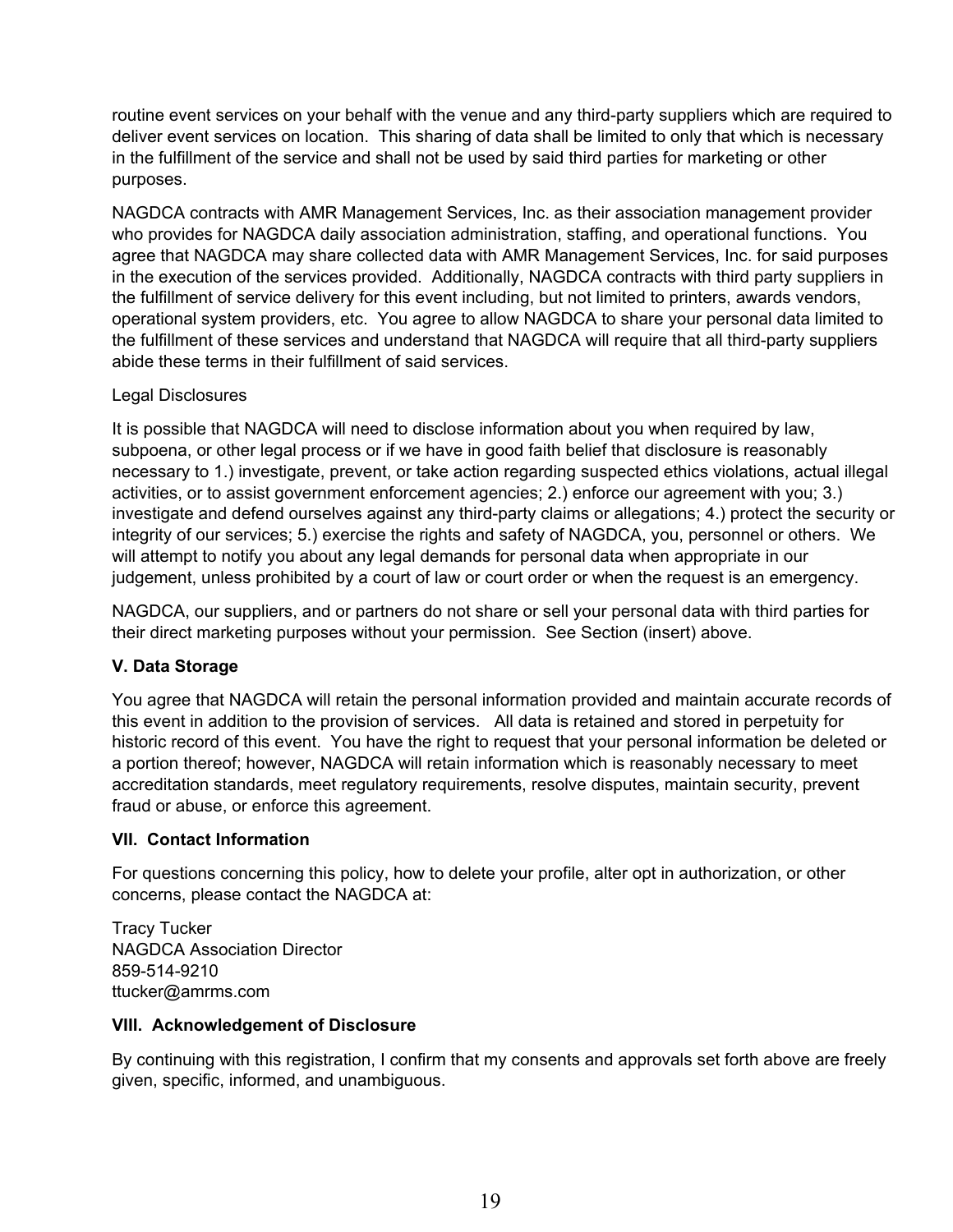## **Virtual Event Data Disclosure Agreement**

#### **I. Acceptance of Terms**

NAGDCA Connect is provided for education and networking among its members.

## *It is important that you read all terms and conditions carefully as by registering for, attending, and/or utilizing event services, you agree to the collection, use, and sharing of your personal data for the purpose of your participation in this event.*

#### **II. Collection of Data**

#### Registration

By registering for this event, you are providing to NAGDCA personal information such as name, email address, etc. which is mandatory in order for the attendee to participate in the event. The collection of this information is to provide you with services as it relates to your attendance at this event. Without this information, NAGDCA will be unable to guarantee the provision of said services.

By registering, you agree and acknowledge that you are over 18 years of age. If you are under 18 years of age, please contact NAGDCA directly at [nagdca@amrms.com.](mailto:nagdca@amrms.com)

You agree that the information you provide during the registration process shall be accurate, true, and complete. You have the right and responsibility to update any incorrect or out of date information in a timely manner. Provision of erroneous information may result the failure to receive important updates and information about the event. You may update your registration by logging into the registration system or contacting [nagdca@amrms.com.](mailto:nagdca@amrms.com)

By registering, you also agree that NAGDCA may use information collected during the registration process to notify you with information about the event such as: reminders, updates, logistic changes in the event, and post event satisfaction data collection.

Your agreement to how the data is collected, used, shared, and stored is specific to that information which is necessary to plan and facilitate this event and permit your attendance.

#### Payment

Electronic payment for event registration is taken and managed in MemberClicks.

Payments are processed by Payscape.

#### Attendance

During the event, it may be necessary for attendees to verify their personal information provided during registration as it relates to event attendance. This personal information is for the sole purpose of verification of previously collected data to confirm your identity, accommodations, and delivery of services at the event. Failure to provide this information during attendance may result in the inability to render services to the attendee.

Additionally, this event provides opportunities for networking with other attendees. Personal information shared during networking is the sole responsibility of the attendee. Attendees should exercise sound judgement concerning sharing of personal information and should take necessary steps to ensure privacy and protection of said information as NAGDCA shall not be responsible for information shared in this capacity during the event.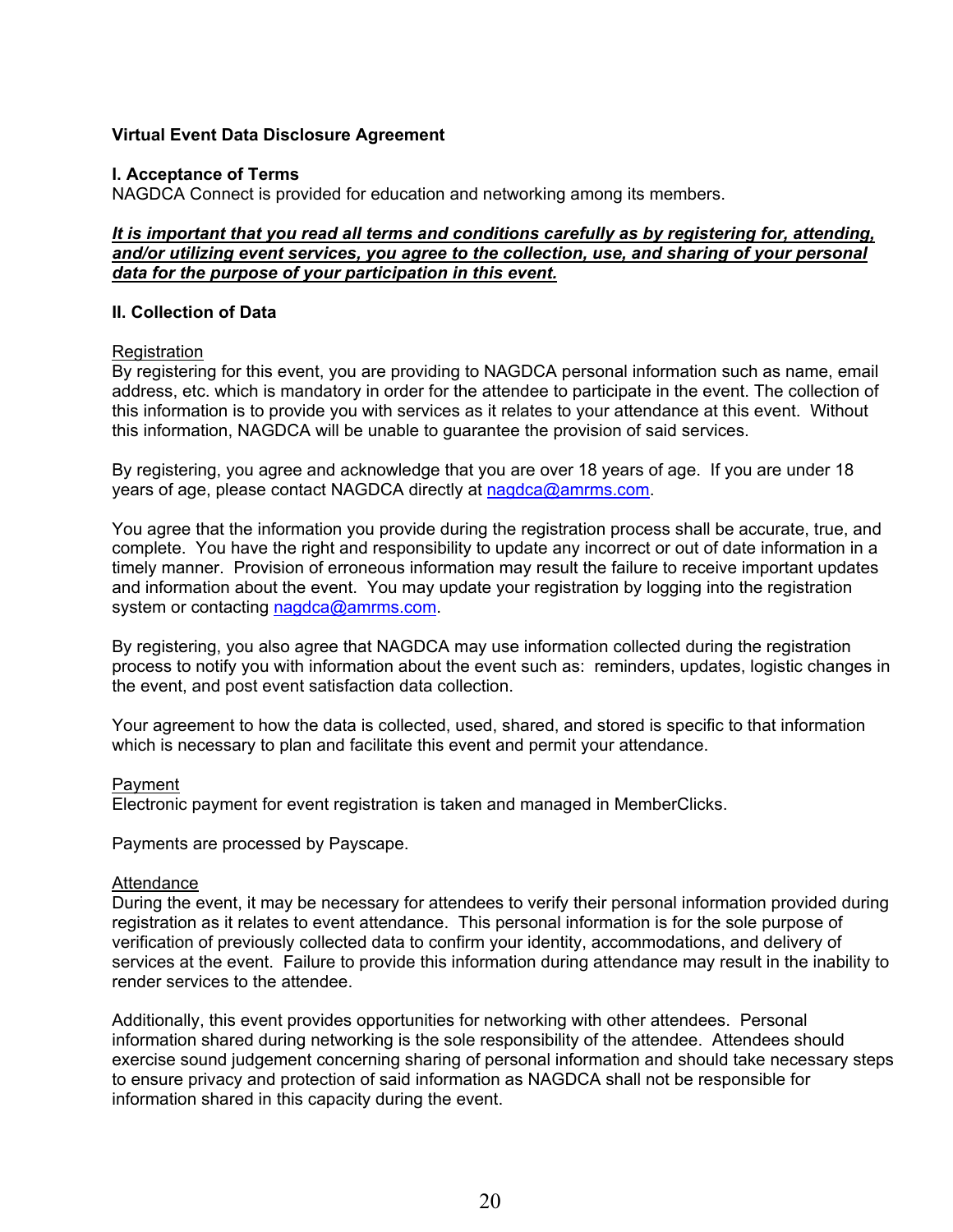#### **III. Data Use**

You agree that the data collected shall be used in the planning and facilitation of this event and to render event services to the attendee. Additionally, you agree that the data collected from you may be used by NAGDCA as business intelligence to enhance attendee experience by improving products and services offered. Additionally, you agree that NAGDCA may also leverage collective, non-attendee specific, demographic information for the marketing of NAGDCA products and services.

During this event, NAGDCA may take photographs/video of you which may be posted to social media and on the association's website. By registering for and attending this event, you agree to the use of image in photographs/videos for this purpose. Additionally, other event attendees may take photographs/videos and post said photographs/video to social media. NAGDCA shall not be responsible for photographs/videos taken and/or shared by other event attendees.

You agree that the NAGDCA may use data collected to investigate, respond, and resolve customer issues which includes any security investigations, fraud, or other violations of this agreement. This may include third parties contracted to assist with the resolution of these issues.

By registering, you agree to allow NAGDCA to include your contact information in the attendance roster. In addition, you agree to share your contact information with select event sponsors to be used for invitations to client events held during NAGDCA Connect.

#### **IV. Data Sharing**

By registering for this event, you agree that the NAGDCA may share the personal data provided for logistical purposes on your behalf with any third-party suppliers which are required to deliver event services on location. This sharing of data shall be limited to only that which is necessary in the fulfillment of the service and shall not be used by said third parties for marketing or other purposes.

NAGDCA contracts with AMR Management Services, Inc. as their association management provider who provides for NAGDCA daily association administration, staffing, and operational functions. You agree that NAGDCA may share collected data with AMR Management Services, Inc. for said purposes in the execution of the services provided. Additionally, NAGDCA contracts with third party suppliers in the fulfillment of service delivery for this event including, but not limited to printers, awards vendors, operational system providers, etc. You agree to allow NAGDCA to share your personal data limited to the fulfillment of these services and understand that NAGDCA will require that all third-party suppliers abide these terms in their fulfillment of said services.

#### Legal Disclosures

It is possible that NAGDCA will need to disclose information about you when required by law, subpoena, or other legal process or if we have in good faith belief that disclosure is reasonably necessary to 1.) investigate, prevent, or take action regarding suspected ethics violations, actual illegal activities, or to assist government enforcement agencies; 2.) enforce our agreement with you; 3.) investigate and defend ourselves against any third-party claims or allegations; 4.) protect the security or integrity of our services; 5.) exercise the rights and safety of NAGDCA, you, personnel or others. We will attempt to notify you about any legal demands for personal data when appropriate in our judgement, unless prohibited by a court of law or court order or when the request is an emergency.

NAGDCA, our suppliers, and or partners do not share or sell your personal data with third parties for their direct marketing purposes without your permission.

#### **V. Data Storage**

You agree that NAGDCA will retain the personal information provided and maintain accurate records of